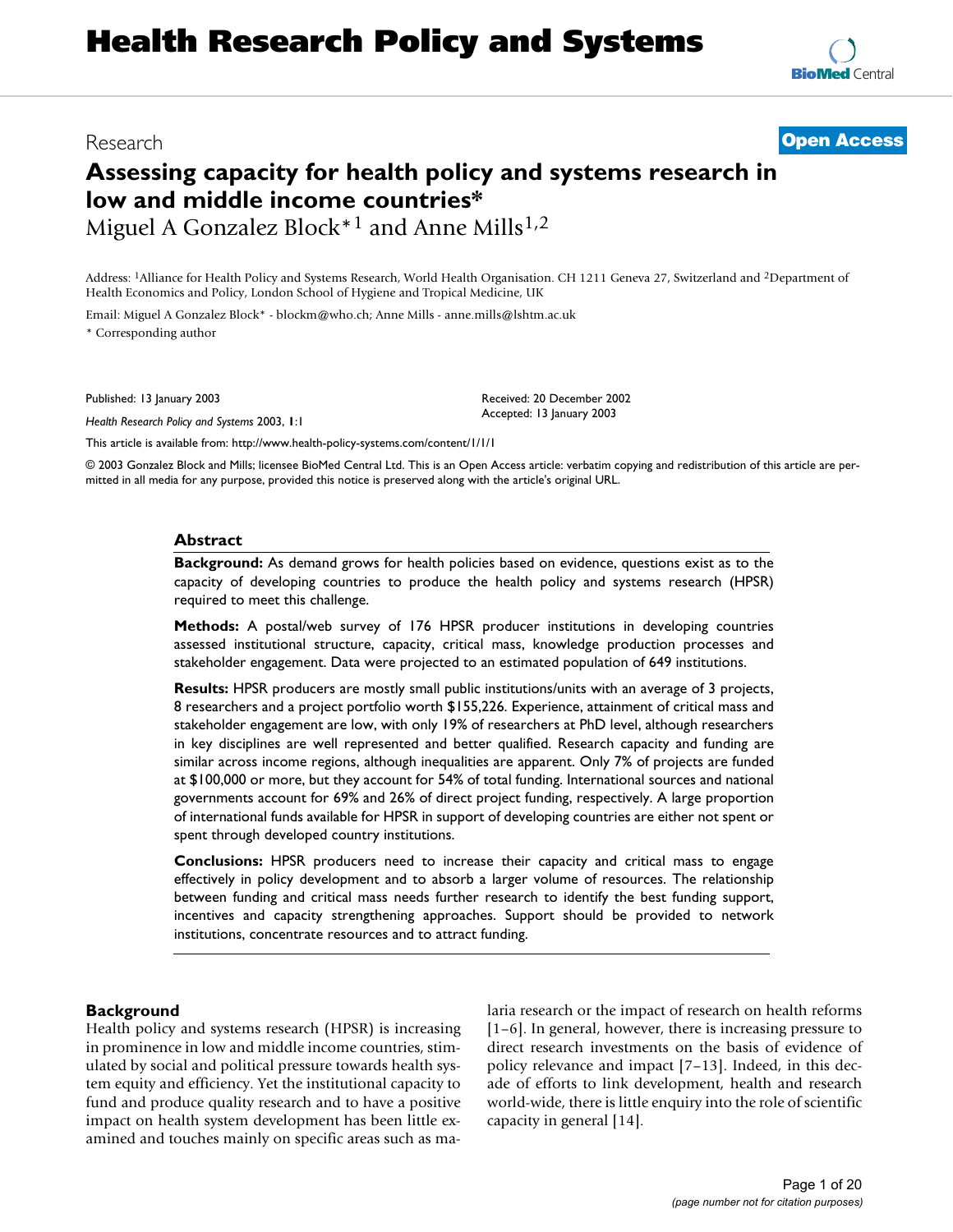This paper seeks to develop an empirical basis for assisting decisions on what are likely to be good investments to increase capacity in health policy and systems research (HP-SR) in developing countries. It presents the results of a survey undertaken by the Alliance for Health Policy and Systems Research (Alliance-HPSR) in 2000 and 2001 to analyse institutional structure and characteristics, engagement with stakeholders, institutional capacity, level of attainment of critical mass and the process of knowledge production by institutions in low and middle income countries.

Low and middle income countries account for 4.9 billion of the world's 6 billion people. Identifying research capacity for a specific field such as HPSR in such a large context is daunting. Yet it is becoming ever more important to assess gaps and resource requirements, particularly for the low income regions of the world that are the targets of initiatives such as the Global Fund for AIDS, Malaria and Tuberculosis. Regional-level analysis is also of importance to WHO and research networks, agencies and donors with a particular interest at this level.

The Alliance for Health Policy and Systems Research [http:/](http://www.alliance-hpsr.org) [/www.alliance-hpsr.org](http://www.alliance-hpsr.org) was established with the collaboration of the World Health Organisation and the Global Forum for Health Research in November 1999 with the aim of contributing to health development and the efficiency and equity of health systems through research on and for policy. Alliance objectives include promoting research capacity on national and international issues, developing the information for policy decisions, stimulating the generation of knowledge, strengthening international research collaboration, identifying global level influences on health systems and promoting appropriate research.

Alliance activities are carried out with the support of WHO and the collaboration of regional networks. Activities focus on low and middle income countries outside WHO's European region, where other programmes supporting HPSR.are in operation (such as the European Health Observatory, <http://www.who.dk/observatory>). A grants program is in operation and technical analyses have focused in the area of capacity assessment, capacity strengthening and the analysis of the characteristics in the research to policy process. Technical support is provided to partners in proposal development and in the developing dissemination and research impact strategies. The Alliance encourages partnership from institutions producing, supporting or funding HPSR research, as well as from users of evidence for policy in developing countries. To date over 300 institutions have joined as partners, and direct contacts have been established with over 700 institutions.

The Commission on Health Research for Development drew attention to the importance of health research as an "essential link to equity and development" [15]. It proposed that low and middle income countries should review and strengthen the management of health research so as to meet their national needs as well as contributing to the global fund of knowledge. Furthermore, the Commission proposed that governments in low and middle income countries should allocate at least 2% of national health expenditures and 5% of externally funded programmes to research and capacity strengthening. Capacity strengthening, for the Commission, encompassed individual capacity, institutional infrastructure that supports research, the research component of policy formulation and field action, and global health research.

Following these lines, HPSR capacity is here defined as the level of expertise and resources at the researcher, project and institutional levels for the production of new knowledge and applications to improve the social response to health problems. Capacity to engage stakeholders in policy and programme development is included. Institutions are defined as groups of collaborating professionals dedicated to HPSR within a legal entity or a unit of a larger legal entity (such as a health policy research unit within a school of public health or a ministry of health).

HPSR was defined by the Alliance as knowledge generation to improve how societies organise themselves to achieve health goals, including how they plan, manage and finance activities to improve health, as well as the roles, perspectives and interests of different actors in this effort. HPSR contributes to sound, socially relevant and ethically acceptable guidance for more effective, efficient and sustainable health policies and systems. The health system functions of regulation, organisation, financing and delivery of services are the focal subjects of HPSR. Broader determinants directly affecting the health system are also considered within the purview of HPSR, such as social and economic policies affecting key health system structures and processes.

The Global Forum for Health Research classified health research and development (R&D) funding according to per capita income level of the source and recipient countries and by topic, including HPSR [16]. The analysis of HPSR funding in this study floows Global Forum's classifications and focuses mainly on international funding for national health research in low and middle income countries, and on funding from governments and private sources within countries. An important caveat, however, is that these 2 categories are difficult to distinguish in practice, since much donor funding flows through governments.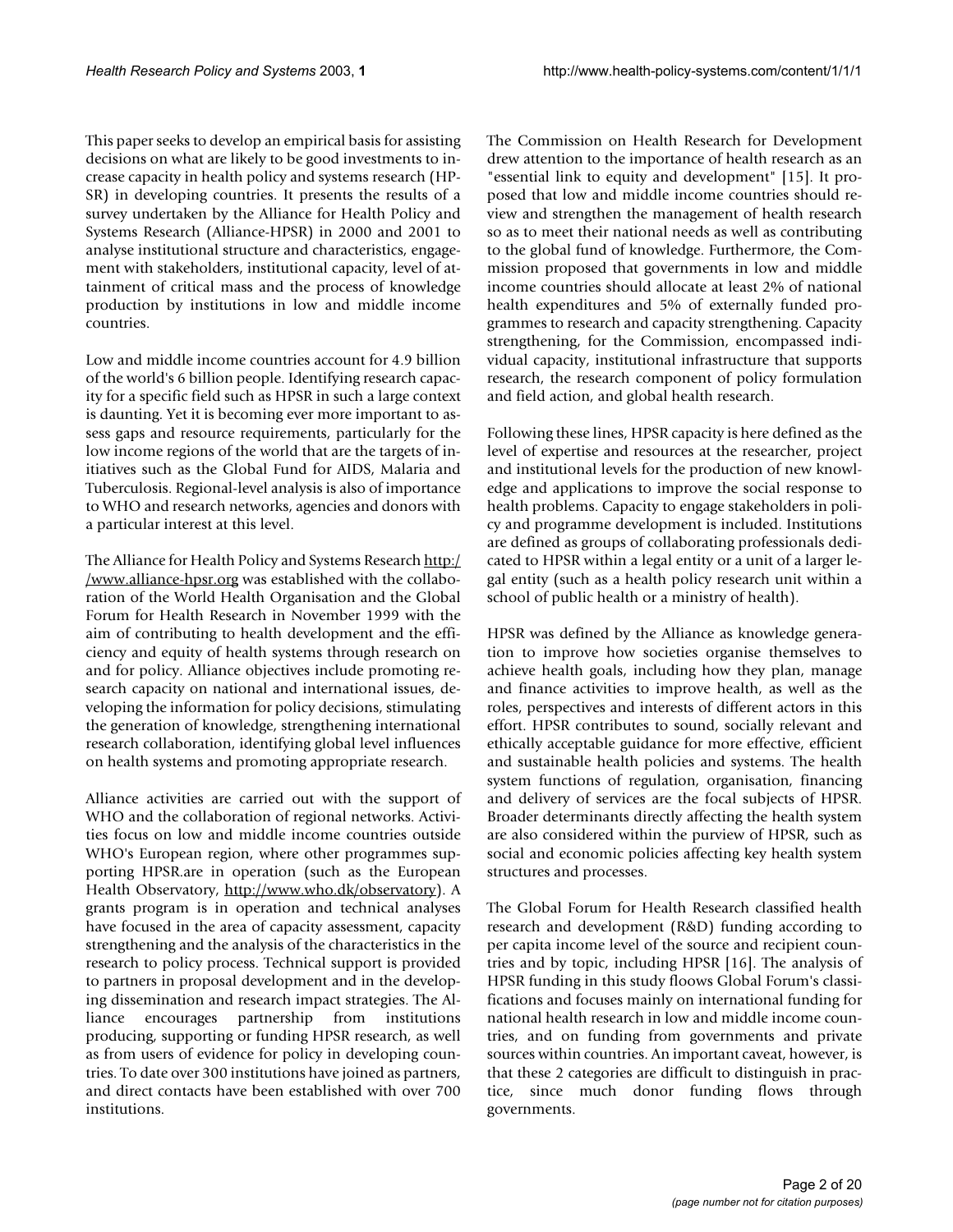Together with funding, the question of project initiation was considered, as it reflects on the priorities followed for the research, as well as the degree of autonomy on the part of research institutions. The role of government in initiation is distinguished from that of international donors and contractors, while the role played by the research institution itself is also identified.

## **Methods**

The assessment considers six strategic and interrelated groups of variables: institutional/country context and characteristics, institutional capacity and engagement with stakeholders, attainment of critical mass of researchers to produce quality, sustainable research, and the process of knowledge production (project portfolio characteristics, including external research project funding). While no output data were obtained to assess the attainment of critical mass or quality (such as publications), some indicators are explored as a step towards further research in this area. Most attention is given to describing capacity indicators and their relationships, mostly comparing their distribution across contrasting country contexts as measured by gross national per capita income. Given the lack of knowledge on what constitutes an ideal level or composition of capacity, indicators used should be regarded as tentative. Figure [1](#page-3-0) summarises the key capacity variables and the indicators available to assess them.

## *The survey*

The Alliance-HPSR recruits institutional partners on the basis of common aims towards producing and using HPSR in developing countries, irrespective of the size or legal status of the institution or unit. Partners are requested to provide a 30 question profile in order to assist the Alliance maintain a continuous assessment of capacity to produce, demand or support HPSR, including countries in both North and South. This study involves all 176 Alliance partner institutions producing HPSR in low and middle income countries. Most of the data (78%) are for 2000, although data for 1999 (8%)and for 2001 (14%) are also included. The questionnaire comprised sections on structure, projects, institutional environment and capacity development. The database was coded and cleaned prior to processing.

A total of 108 questionnaires for the 176 HPSR producers in developing countries were sent in or Web posted (61% response rate) (table [1](#page-4-0)). Biases could have occurred at two levels: the request for partnership and the response to the questionnaire. Over-representation at both levels could have occurred of more competitive and productive institutions with larger project portfolios and funding, and more interest in international funding. On the other hand, larger institutions may have been discouraged from

responding given the larger number of projects to be reported, although they would also have more capacity to respond. Furthermore, the response rate could have been lower among institutions where producing HPSR is not a main function.

## *Estimating the population of HPSR producer institutions*

HPSR occurs at many levels and no single assessment will ever capture all the players. For this study the population of HPSR producers in low and middle income countries outside Europe was approximated by focusing on the subset of HPSR institutions that contacted the Alliance between 1999 and 2001 seeking funding opportunities and, to a lesser extent, general information. Close collaboration with 4 regional HPSR networks ensured contact with all the major HPSR producers in Latin America, Africa, South and South East Asia and China.

Between 2000 and 2002 the Alliance launched calls for brief three-page letters of intent for funding of HPSR projects, with a total response of 780 valid applications from developing country researchers. During this period, the Alliance also encouraged institutions to apply for partnership, for which 309 were recruited. As a result of these appeals a total of 607 research-producing institutions in 77 low and middle income countries outside WHO's European region were contacted (table [1](#page-4-0)), of which 176 are Alliance partners from 39 countries. It is likely that the 609 institutions are very close to the total number of HPSR producers in developing countries given the wide appeal made by the Alliance in collaboration with WHO at country level.

A total of 56 developing countries, contributing as a whole 6.6% of the developing country population, were not reached by the Alliance. Eleven of the 34 countries larger than 1 million inhabitants are in the Middle East or Central Asia and only 3 in Latin America. To ensure these 57 countries are included in the extrapolations, the expected number of institutions was estimated by assuming the same population coverage as in the countries reached within each of the three income groups (table [1\)](#page-4-0). This procedure may have over-inflated the number of existing institutions, as not all countries, particularly the smaller, low-income ones, necessarily have HPSR producers. However, this may be compensated for by the under-representation of smaller HPSR producers in the larger countries that were reached.

Countries surveyed amount to 29% of the total of low and middle income outside Europe, with a somewhat greater inclusion of low income countries (which could reflect their greater interest in international resources). Institutions surveyed correspond to 17% of those expected in the countries considered, with a distribution across income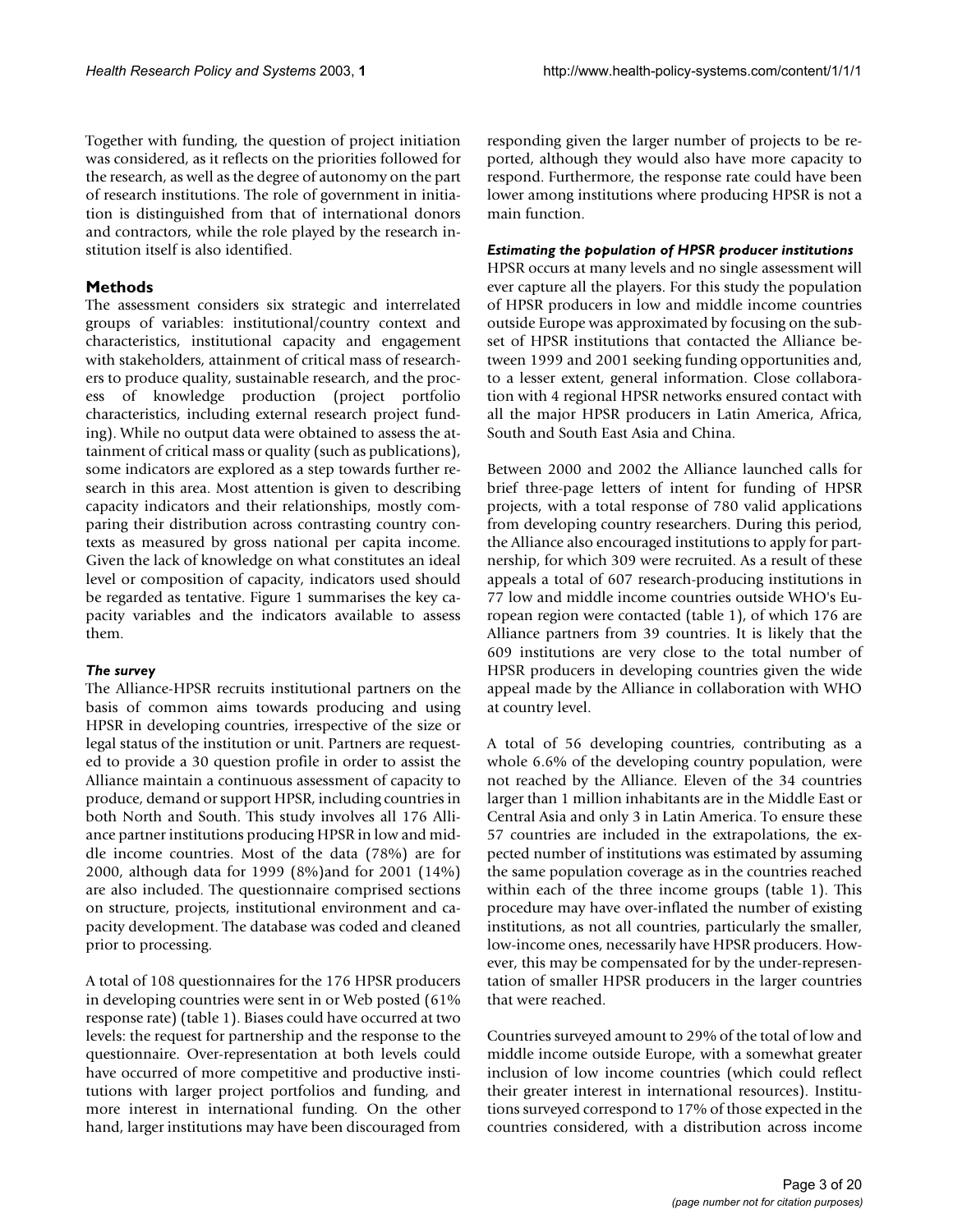<span id="page-3-0"></span>

| Variables                                     | <b>Indicators</b>                                                                                                                                                                                                                                                                                                                                     |
|-----------------------------------------------|-------------------------------------------------------------------------------------------------------------------------------------------------------------------------------------------------------------------------------------------------------------------------------------------------------------------------------------------------------|
| Institutional/country context                 | Country per capita income<br>٠<br>HPSR researchers per million population<br>٠<br>HPSR project funding as % of total health expenditure                                                                                                                                                                                                               |
| Institutional characteristics<br>and capacity | Legal status: Public, private, mixed<br>٠<br>Years of experience<br>Experience of director/leader<br>Career development incentives<br>Access to information technology<br>Total full time equivalent (FTE) researchers<br>Actual full time participation<br>% of researchers with PhD<br>Project funding per researcher<br>Size of research portfolio |
| Attainment of critical mass                   | Number of researchers per institution<br>٠<br>Number of PhDs in workforce<br>Presence of key disciplines<br>Disciplines' highest qualification                                                                                                                                                                                                        |
| Knowledge production process                  | Duration of projects<br>۰<br>No. of projects initiated per year<br>Researchers per project<br>Average total project funding<br>Average annual project funding<br>Capacity development activities                                                                                                                                                      |
| Engagement with stakeholders                  | Consultation process<br>٠<br>Research initiation process<br>٠<br>Sources of project funding<br>Engagement with policy makers                                                                                                                                                                                                                          |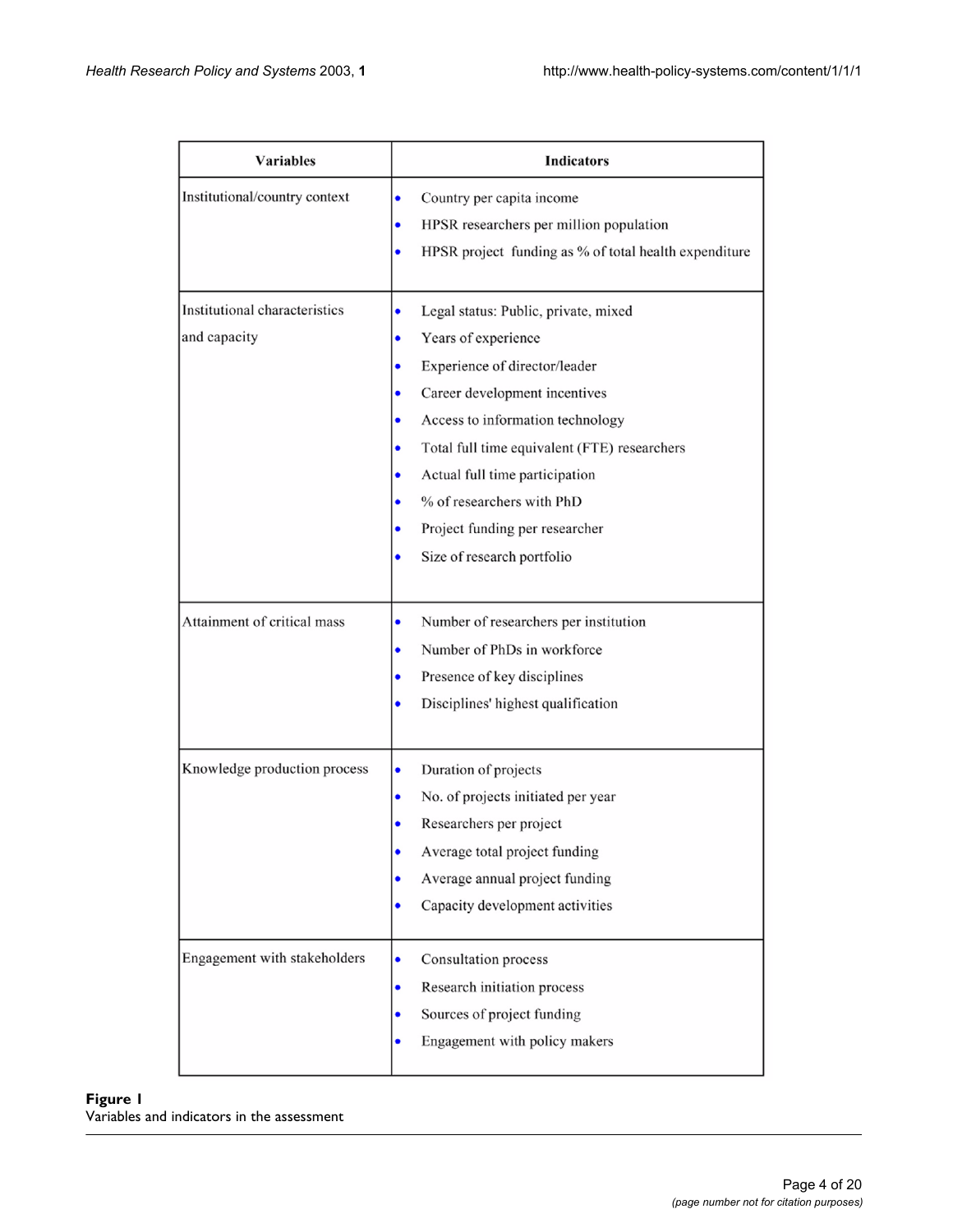| Level of<br>Income                             | <b>Surveyed</b>     |     |                  |     | Contacted           |     |                  |     | <b>Total in Population</b> |     |                  |     |
|------------------------------------------------|---------------------|-----|------------------|-----|---------------------|-----|------------------|-----|----------------------------|-----|------------------|-----|
|                                                | <b>Institutions</b> |     | <b>Countries</b> |     | <b>Institutions</b> |     | <b>Countries</b> |     | Institutions*              |     | <b>Countries</b> |     |
|                                                | No.                 | %   | No.              | %   | No.                 | %   | No.              | %   | No.                        | %   | No.              | %   |
| Low (LI)<br>$<$ \$756                          | 50                  | 46  | 21               | 54  | 268                 | 44  | 34               | 44  | 294                        | 45  | 58               | 44  |
| <b>Lower Mid-</b><br>dle (LM)<br>\$756-\$2,995 | 36                  | 33  | 10               | 26  | 188                 | 31  | 27               | 35  | 193                        | 30  | 44               | 33  |
| Upper mid-<br>dle (UM)<br>\$2,996-\$9265       | 22                  | 20  | 8                | 21  | 151                 | 25  | 16               | 21  | 162                        | 25  | 31               | 23  |
| <b>TOTAL</b>                                   | 108                 | 100 | 39               | 100 | 607                 | 100 | 77               | 100 | 649                        | 100 | 133              | 100 |

<span id="page-4-0"></span>

| Table 1: Institutions Surveyed, Contacted and Total in the Population, by Income Group |  |  |  |
|----------------------------------------------------------------------------------------|--|--|--|
|----------------------------------------------------------------------------------------|--|--|--|

\*Total institutions in the population were estimated through calculating the ratio of contacted institutions per population within each of UM, LM & LI countries and then expanding to the total population in each region.

groups which is almost identical. While the proportion of institutions surveyed is lower than would be desirable to reach robust conclusions, the very close match between sampled and contacted institutions across income groups lends support for both comparisons and extrapolations. None-the-less, extrapolations should be considered only tentative at this stage, and need to be confirmed through other approaches. In particular, surveying a higher proportion of institutions would provide more reliable information on the size and make-up of institutions.

#### *Estimations*

Project duration was obtained through a categorical question with 3 brackets between 1 and 24 months and one for projects with longer duration. A numerical figure was estimated by using the mid point of each category and capping duration at 2 years for the small fraction of projects at this level. The questions on funding for research enquired about project funding external to the institution, that is, financing for research received from national or international donors or from government or private agencies. Core funding to institutions was not included. Project funding was obtained for each project listed using a categorical question with six funding brackets between \$0 and \$99,999. Funding for projects below \$100,000 was estimated by assigning to each project the middle point in its bracket. The questionnaire asked for projects funded above this figure to be indicated, and the specific funding amount and project duration were obtained through a follow-up telephone or e-mail request. Details could not be obtained for only 5 out of the 26 projects in this category, and these were assessed at \$100,000 and 2 years duration.

Annual project expenditure and total annual funding were estimated by annualising total costs for projects over a

year and considering all costs for projects under a year. Total human resources, number of HPSR projects and project funding were estimated by scaling up survey results by the share of institutions in the population for each income group of countries. However, this weighting was minimal given the very close match between the proportions of institutions surveyed and those in the population for each income group.

#### *Data grouping and aggregation*

Data are analysed for institutions, researcher workforce, projects and total funding. In each case, the countries' per capita gross national income is used to group and aggregate data. The categories used are those from the World Bank: Low Income Countries (LICs) with \$755 or less, Lower Middle Income Countries (LMICs) between \$756 and \$2,995, and Upper Middle Income Countries (UM-ICs) between \$2,996 and \$9,265.

Surveyed institutions are mostly distributed in LICs (46%), with 33% LMICs and 20% UMICs (see figure 2 for list of countries). LICs with most sampled institutions are (in order) India, Bangladesh, Pakistan, Indonesia, Kenya, Uganda and Ghana. Those for LMICs are China, Colombia, Philippines, Thailand, Bolivia, Cuba and Sri Lanka; while those for UMICs are Argentina, Brazil, South Africa, Mexico, Korea, Rep., Uruguay and Chile.

## **Results**

#### *Institutional characteristics and capacity*

Research institutions provide a basic context for project teams and researchers through the values they embody which will vary according to the public, private or mixed legal status of institutions as well as their national or international mission. The experience of institutions indicates their research capacity, stability and ability to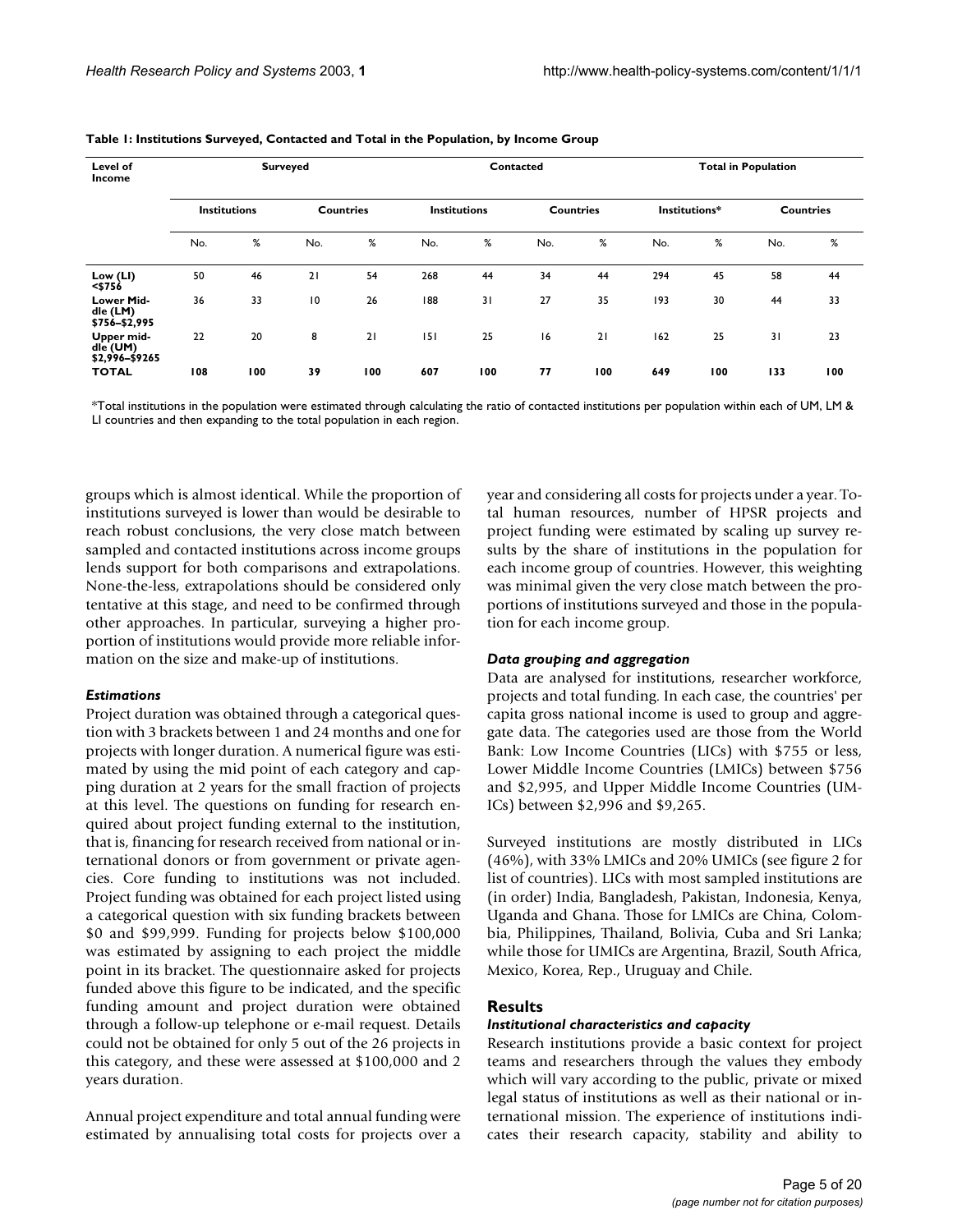| Low Income (LIC)    | Low Middle Income  | Upper Middle Income        |
|---------------------|--------------------|----------------------------|
|                     | (LMIC)             | (UMIC                      |
| Bangladesh          | Algeria            | Argentina                  |
| Benin               | <b>Bolivia</b>     | <b>Brazil</b>              |
| <b>Burkina Faso</b> | China              | Chile                      |
| <b>Burundi</b>      | Colombia           | Costa Rica                 |
| Cambodia            | Cuba               | Korea, Rep.                |
| Cameroon            | Ecuador            | Lebanon                    |
| Congo, Dem. Rep     | Egypt, Arab Rep.   | Malaysia                   |
| Cote d'Ivoire       | El Salvador        | <b>Mauritius</b>           |
| Ethiopia            | Guatemala          | Mexico                     |
| Gambia, The         | Guyana             | Panama                     |
| Ghana               | Honduras           | South Africa               |
| Guinea-Bissau       | Iran, Islamic Rep. | St. Kitts and Nevis        |
| Haiti               | Iraq               | <b>Trinidad and Tobago</b> |
| India               | Jamaica            | Turkey                     |
| Indonesia           | Kazakhstan         | Uruguay                    |
| Kenya               | Morocco            | Venezuela, RB              |
| Kyrgyz Republic     | Namibia            |                            |
| Lao PDR             | Papua New Guinea   |                            |
| Malawi              | Peru               |                            |
| Mali                | Philippines        |                            |
| Mongolia            | Samoa              |                            |
| Myanmar             | Sri Lanka          |                            |
| Nepal               | Suriname           |                            |
| Nicaragua           | Swaziland          |                            |
| Nigeria             | Thailand           |                            |
| Pakistan            | Tunisia            |                            |
| Senegal             |                    |                            |
| Sudan               |                    |                            |
| Tanzania            |                    |                            |
| Uganda              |                    |                            |
| Vietnam             |                    |                            |
| Zambia              |                    |                            |
| Zimbabwe            |                    |                            |

## **Figure 2** Countries Surveyed by Income Group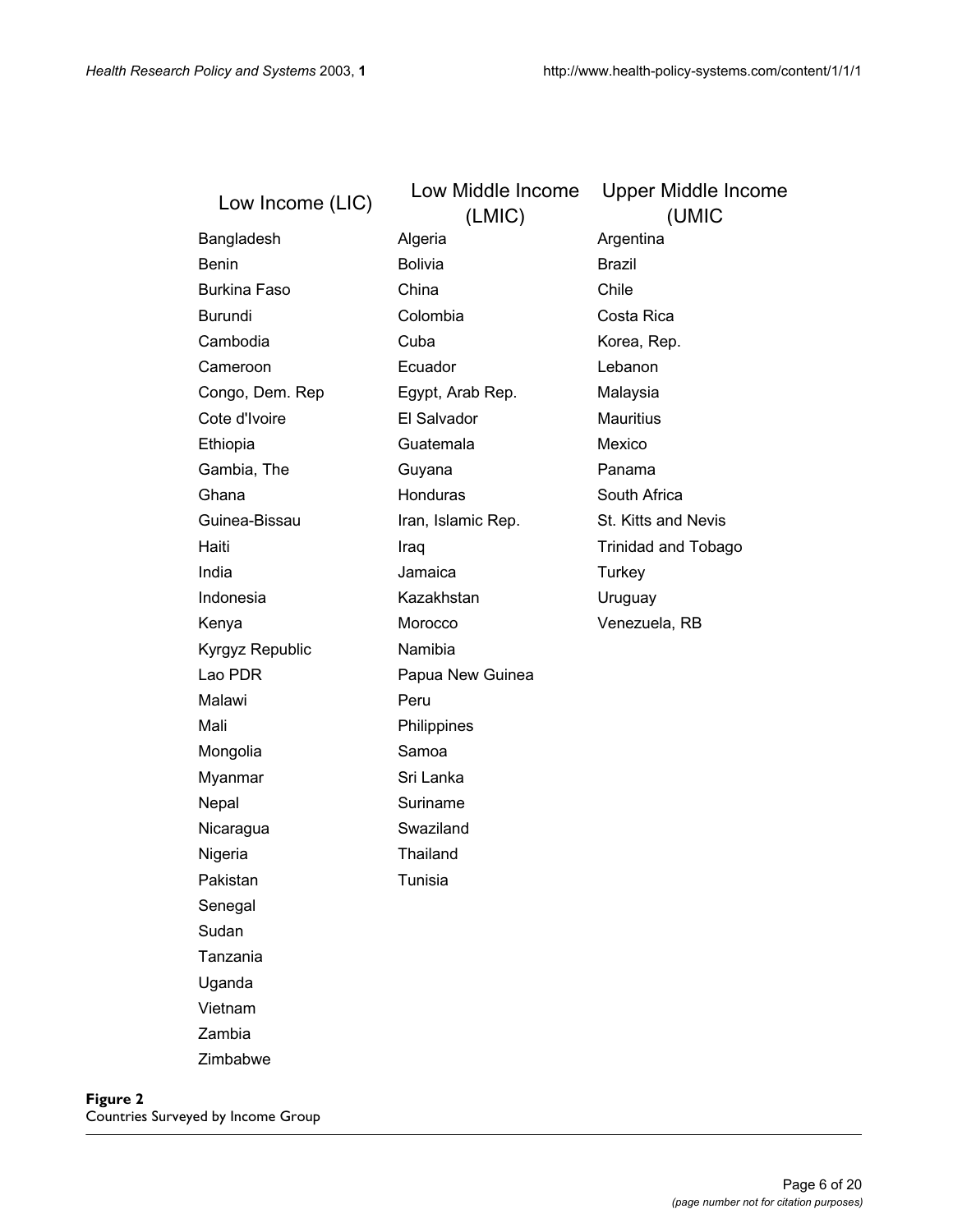|                                                | <b>TOTAL</b>          |                |                       | Per Capita GNP |                        |     |                         |      |  |  |  |
|------------------------------------------------|-----------------------|----------------|-----------------------|----------------|------------------------|-----|-------------------------|------|--|--|--|
|                                                |                       |                | Low                   |                | <b>Lower Middle</b>    |     | <b>Upper Middle</b>     |      |  |  |  |
|                                                | No.                   | $\%$           | No.                   | %              | No.                    | %   | No.                     | $\%$ |  |  |  |
| Total No.                                      | 108                   | 100            | 50                    | 46             | 36                     | 33  | 22                      | 20   |  |  |  |
| <b>Legal status</b>                            |                       |                |                       |                |                        |     |                         |      |  |  |  |
| Private                                        | 31                    | 29             | 17                    | 34             | 5                      | 4   | 9                       | 41   |  |  |  |
| Public                                         | 69                    | 64             | 27                    | 54             | 30                     | 83  | 12                      | 55   |  |  |  |
| Mixed public/private                           | 8                     | $\overline{7}$ | 6                     | 12             | $\mathbf{I}$           | 3   | T                       | 5    |  |  |  |
| <b>Experience</b>                              |                       |                |                       |                |                        |     |                         |      |  |  |  |
| Less than I year                               | $\overline{7}$        | 6              | 3                     | $\overline{7}$ | $\overline{2}$         | 6   | ı                       | 5    |  |  |  |
| $1$ to $2$                                     | $\overline{4}$        | $\overline{4}$ | $\mathbf{2}$          | $\overline{4}$ | -1                     | 3   | ı                       | 5    |  |  |  |
| $3$ to $5$                                     | 22                    | 20             | 9                     | 17             | $\overline{7}$         | 18  | $\overline{7}$          | 30   |  |  |  |
| 6 to 10                                        | 29                    | 27             | 16                    | 33             | 8                      | 21  | 6                       | 25   |  |  |  |
| Over 10 years                                  | 46                    | 42             | 20                    | 39             | 9                      | 52  | 8                       | 35   |  |  |  |
| <b>TOTAL</b>                                   | 108                   | 100            | 50                    | 100            | 36                     | 100 | 22                      | 100  |  |  |  |
| <b>Information technology</b>                  |                       |                |                       |                |                        |     |                         |      |  |  |  |
| No/rare PC access                              | 8                     | $\overline{7}$ | $\overline{7}$        | 4              | T                      | 3   | $\mathbf 0$             | 0    |  |  |  |
| No Internet                                    | 5                     | $\overline{4}$ | $\overline{4}$        | $\overline{7}$ | T                      | 3   | 0                       | 0    |  |  |  |
| FTE* researcher base                           |                       |                |                       |                |                        |     |                         |      |  |  |  |
| FTE per institution                            | 8.4                   |                | 9.7                   |                | 7.0                    |     | 8.0                     |      |  |  |  |
| No. of institutions with: 2                    | 17                    | 16             | 8                     | 16             | $\overline{7}$         | 21  | $\overline{2}$          | 10   |  |  |  |
| FTE or less                                    |                       |                |                       |                |                        |     |                         |      |  |  |  |
| $>2$ to 4                                      | 22                    | 20             | 8                     | 16             | $\overline{10}$        | 28  | 4                       | 19   |  |  |  |
| 5 to 10                                        | 37                    | 34             | 13                    | 26             | $\mathbf{H}$           | 31  | 12                      | 52   |  |  |  |
| More than 10                                   | 32                    | 30             | 21                    | 42             | $\overline{7}$         | 21  | $\overline{\mathbf{4}}$ | 9    |  |  |  |
| <b>PhDs in workforce</b>                       |                       |                |                       |                |                        |     |                         |      |  |  |  |
| Zero PhDs                                      | 26                    | 24             | $\overline{7}$        | 4              | $\overline{7}$         | 21  | 10                      | 48   |  |  |  |
| $1$ to $2$                                     | 53                    | 49             | 28                    | 57             | 20                     | 55  | 6                       | 29   |  |  |  |
| $3+$                                           | 29                    | 26             | 15                    | 30             | 9                      | 24  | 5                       | 24   |  |  |  |
| Project portfolio                              |                       |                |                       |                |                        |     |                         |      |  |  |  |
| Total projects                                 | 3.0                   |                | 2.8                   |                | 2.9                    |     | 3.4                     |      |  |  |  |
| Projects <1 year                               | 2.3                   |                | 2.0                   |                | 2.3                    |     | 2.5                     |      |  |  |  |
| <b>Project funding</b>                         |                       |                |                       |                |                        |     |                         |      |  |  |  |
|                                                |                       |                |                       |                |                        |     |                         |      |  |  |  |
| Total for portfolio <sup>**</sup><br>Annually  | \$155,226<br>\$80,521 |                | \$150,806<br>\$72,140 |                | \$178,636<br>\$111,879 |     | \$126,470<br>\$81,901   |      |  |  |  |
| Databases and publications for decision makers |                       |                |                       |                |                        |     |                         |      |  |  |  |
| Producer                                       | 45                    | 42             | 23                    | 46             | П                      | 31  | П                       | 50   |  |  |  |

#### <span id="page-6-0"></span>**Table 2: Characteristics and Capacity of Institutions Doing HPSR**

\* FTE: Full Time Equivalent. Indicates the total number of person/months employed by including full time and part time researchers under a single category. \*\*Includes total project funding for all projects within the institution and their entire duration.

contribute to cross-institutional support. Staff incentives are key for retention while they, together with access to information technology, contribute to the quality of outputs. The overall qualifications of the research workforce, together with the project investment and the size of the portfolio, contribute also to the context in which projects operate and critical mass is attained.

### *Legal status and scope*

Public institutions constitute 64% of the total, private 29% and mixed public-private 7% (table [2\)](#page-6-0). One quarter of private institutions are for profit. The proportion of private institutions in the Americas is greater than in the other regions, with 40%, against only 29% and 19% for Asia and Africa, respectively. The public-private distribution of institutions across income groups is interesting: in UMICs and LICs private and mixed institutions account for as many as 46% of the total, with only 17% in LMICs (where China weighs heavily). Private institutions are significantly larger, with 13.5 researchers on average, against 8.2 for their public counterparts. Both legal types have similar shares of full time resources, although public institutions have a somewhat larger share of PhDs in their research workforce, with 24% against 14%. Half (51%) of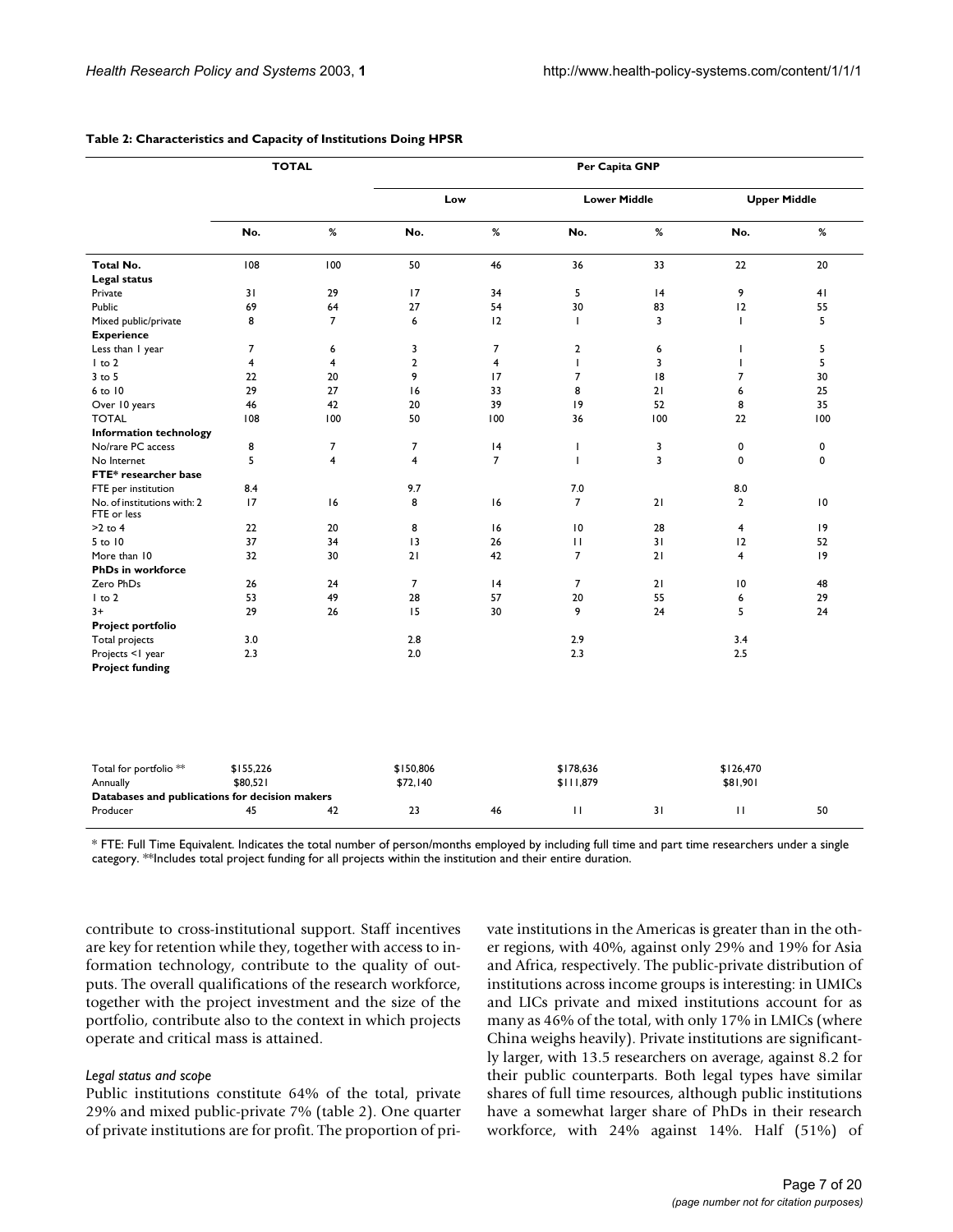|                                          | <b>TOTAL</b> | Per Capita GNP |                   |                     |  |  |
|------------------------------------------|--------------|----------------|-------------------|---------------------|--|--|
|                                          |              | Low            | <b>Low Middle</b> | <b>Upper Middle</b> |  |  |
| Total FTE researchers                    | 909          | 483            | 251               | 175                 |  |  |
| % full time                              | 68           | 81             | 55                | 51                  |  |  |
| Total PhD                                | 169          | 100            | 44                | 25                  |  |  |
| % PhD                                    | 19           | 21             | 18                | 4                   |  |  |
| Project funding per researcher           | \$15,198     | \$13,426       | \$20,637          | \$12,286            |  |  |
| Annual project funding per<br>researcher | \$7,618      | \$5,370        | \$12,035          | \$7,488             |  |  |
| FTE per project                          | 2.8          | 3.5            | 2.4               | 2.3                 |  |  |

#### <span id="page-7-0"></span>**Table 3: Researcher Characteristics**

institutions are exclusively national in scope of activities, while the other half also consider themselves active at the international level.

#### *Experience*

Institutions with over 10 years of experience account for 42% of the total (table [2\)](#page-6-0). Those newer to the field include 47% with 3 to 10 years and 10% with less than three years of activities. 6% of the total have less than a year of experience. There are marked differences in the experience of HPSR institutions across regions and income groups. In Africa only 21% of institutions have had more than 10 years of experience, against 46% in Asia and 59% in the Americas. LMICs have the highest proportion of institutions with over 10 years of experience (52%) while the proportion of institutions across income regions with less than a year's experience is very similar.

The research experience of the director or person responsible for the unit undertaking HPSR as measured in years of activity closely matches the experience of the research institution (corr =  $0.51$ ), suggesting that, in most cases, new institutions are not being formed by experienced researchers, but rather heads become seasoned in HPSR while in the post. The most experienced institutions tend to have larger numbers of researchers (corr = 0.20), though there is no correlation with the proportion of PhDs (corr = 0.09). The more experienced institutions also tend to have a larger funding portfolio (corr = 0.20).

#### *Incentives*

Researchers work mainly in universities and other academic environments. It is therefore not surprising that the most common career development incentive consists of opportunities to attend conferences and meetings and support for training and education (95% and 93% of respondents identify these as very or fairly important to retain personnel). Opportunities to engage in consulting are at least fairly important for 89% of respondents, a figure which is very similar for both public and private institutions. Less important, but still highly valued incentives, are bonuses (59%) and pay rises tied to productivity (64%). These pecuniary incentives are more valued in private institutions (39% of private vs. 28% of public institutions consider very important bonuses tied to productivity, while these figures are 31% and 15% for periodic pay rises tied to productivity).

#### *Information technology*

Researchers have no or rare access to personal computers in only 5% of institutions, affecting mostly LICs, with 14% of institutions in this situation. Up to 60% of institutions are well connected to the internet (all or most of their computers are linked) while 11% have no or rare access. IT infrastructure is less developed in Africa, where 19% of institutions have no or rare access to PCs for their researchers. Regarding Internet access in this geographical region, this is rare or null in 27% of institutions, against only 2% and 4% for Asia and the Americas, respectively.

#### *Research workforce*

Out of the total researcher workforce surveyed, 68% are full time and 19% have a PhD (table [3\)](#page-7-0). In LICs there is a higher concentration of PhDs, with 21% of the total on average, against 18% in LMICs and 14% in UMICs. Interestingly, in Africa PhDs account for as many as 26% of the total workforce, against 20% in Asia and 14% in the Americas. These figures suggest that training is not the main disadvantage in LICs and in Africa relative to other regions.

In LICs, full time dedication to research is as high as 81%, dropping to the low 50%s in the other groups. The more qualified researchers are more likely to have full time dedication: 95% for Masters and 68% for PhDs, against only 49% for Bachelors.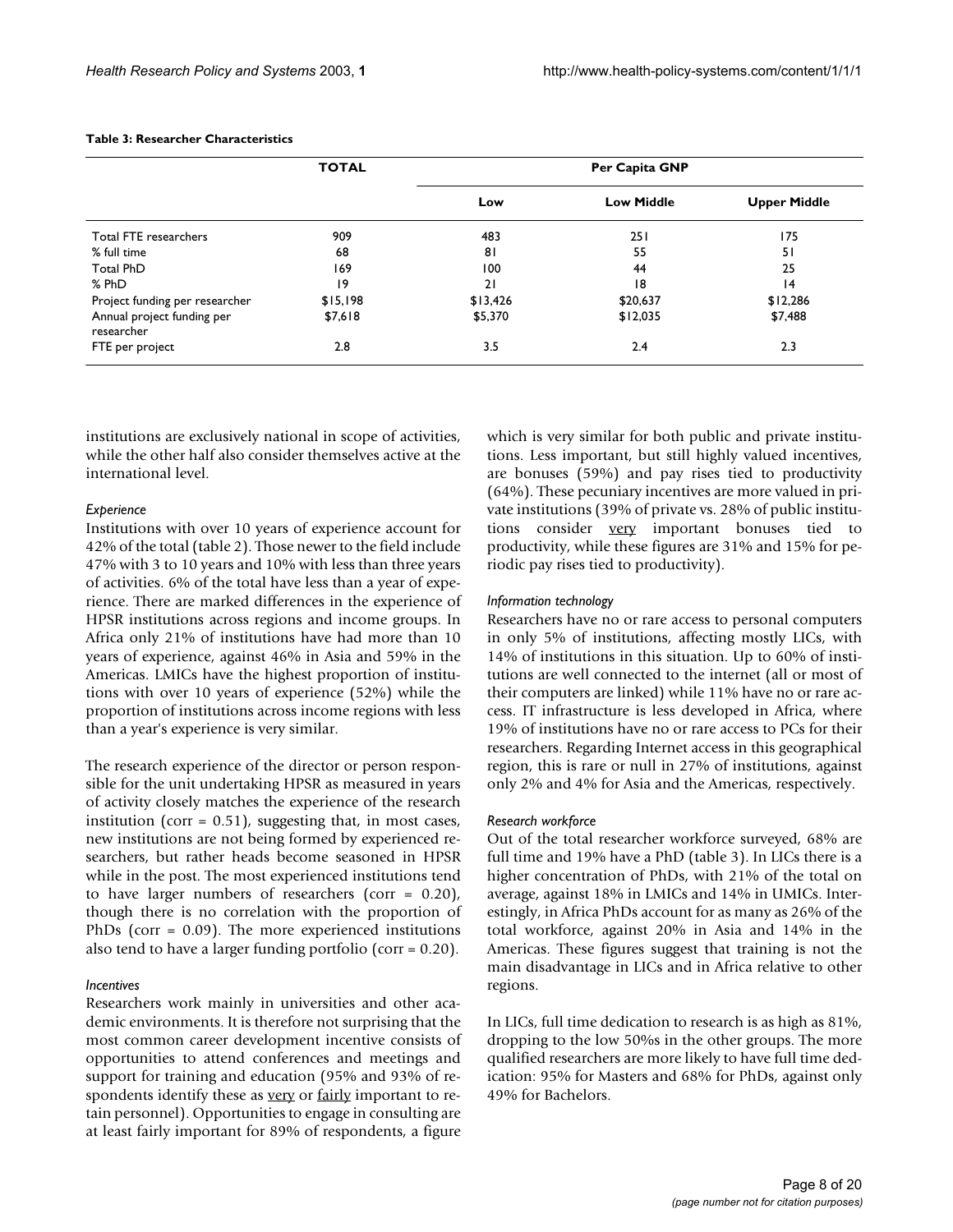Total project funding per researcher is \$10,300, being lowest in LICs at \$8,500 and highest in LMICs at around \$12,900. Project funding per researcher expressed on an annual basis is on average \$6,500, lowest in LICs at \$5,900 and highest at \$7,300 in LMICs. These differences are explained not by funding levels per project but a by a lower number of researchers per institution and per project in LMICs relative to other regions (see below).

## *Research portfolio*

Out of the total institutions, 11% report no research projects for the current year, although they are seeking opportunities to undertake research. On average the HPSR project portfolio contains 3.0 projects. Institutions in UM-ICs have an average of 3.4 projects, against 2.9 and 2.8 for LMICs and LICs, respectively. Most institutions (58%) have 3 to 4, while 29% have 1 to 2. Only 13% have more than 4 projects. As a whole, 76% of the project portfolio is of less than one year's duration, a figure which is as high as 80% for LMICs.

Based on the proportion of projects under one year's duration it can be estimated that institutions initiate on average 2.3 projects per year, a high number when it is considered that there are 3.7 researchers per project initiated and 0.7 PhDs (table [3](#page-7-0)), and that for each funded project there will be several unsuccessful proposals. In LMICs there are 3.0 researchers per project initiated, as against 4.5 for LICs.

The average institution's research portfolio is worth \$155,000 in project funding, of which \$80,500 is spent annually. Average portfolio funding is similar across income regions. Most institutions (45%) have a portfolio worth less than \$50,000, 15% between this figure and \$99,000, 25% between \$100,000 and \$199,000 and only 15% have a portfolio worth over \$100,000. However, two institutions in Colombia and one in Pakistan have extremely high research portfolios, worth over \$1 million.

### *Attainment of critical mass*

Attainment of critical mass can be defined in theory as the grouping of a minimum number of researchers within a single institution with the right mix of qualifications and disciplines as to be able to produce quality HPSR in a sustainable way. In practice, there are no clear standards of what constitutes a minimum number or right mix, so analysis here is tentative. Clearly, the institutional and country contexts will influence the attainment of critical mass.

### *Size of researcher work force*

Each institution relies on average on 8.4 researchers, ranging from 9.7 in LICs to 7.0 in LMICs (table [2](#page-6-0)). While only 19% of institutions in LMICs and 21% in UMICs are larger than 10 researchers, 42% of those in LICs are in this category (figure [3\)](#page-9-0). However, many of the smaller institutions constitute units within larger universities or agencies that may provide other support to achieve critical mass.

Looking at the number of PhDs, only 26% of institutions have at least three full time equivalent at this level (figure 4). A total of 49% have between 1 and 2 and 24% have none. While the proportion of institutions with 3 or more PhDs is similar across income groups, that for institutions with no PhDs is higher in UMICs (48%), against LICs with only 14%. The smaller the institution, the larger the proportion of PhDs (Corr = -0.21), raising concerns as to the extent to which those with PhDs are training up a cadre of junior researchers.

### *Disciplines available*

Institutions report a range of disciplines available, on average 9 with 20% having between 1 and 5, 44% 5 to 10 and 35% more than 10 (figure [5\)](#page-11-0). However, most institutions (54%) report more disciplines available than contracted researchers, indicating that staff are normally considered as qualified in more than one discipline. There is no difference in the average across income regions.

As expected, public health is the discipline most frequently available within institutions, with 77% of them having at least one researcher qualified in this field. Interestingly, economics, statistics and management – all disciplines very close to HPSR- are present in approximately twothirds of institutions. Other highly relevant disciplines such as sociology and public administration are found in 52% and 49% of institutions, respectively. Anthropology, political science and psychology are present only in around one-third of institutions. Better staffed disciplines tend to have better qualified researchers (Corr = 0.17).

### *Knowledge production process*

Out of the total projects surveyed, 44% are in LICs, 33% in LMICs and 23% in UMICs (table [4](#page-15-0)). Projects have an average duration of 14.3 months, and are of somewhat longer duration in UMICs with 16.6 months on average, against 12.5 in LMICs and 14.5 in LICs. Only 24% of projects have a duration of two years or more, while 34% have a duration of between one and two years. Projects of less than a year amount to 42% of the total. Project duration and amount of funding are fairly correlated, as would be expected (Corr. = 0.37). On average 76% of projects are initiated per year, given their short duration. The total number of researchers per project is 2.8 overall, being highest for LICs at 3.5 and similar in the other two regions.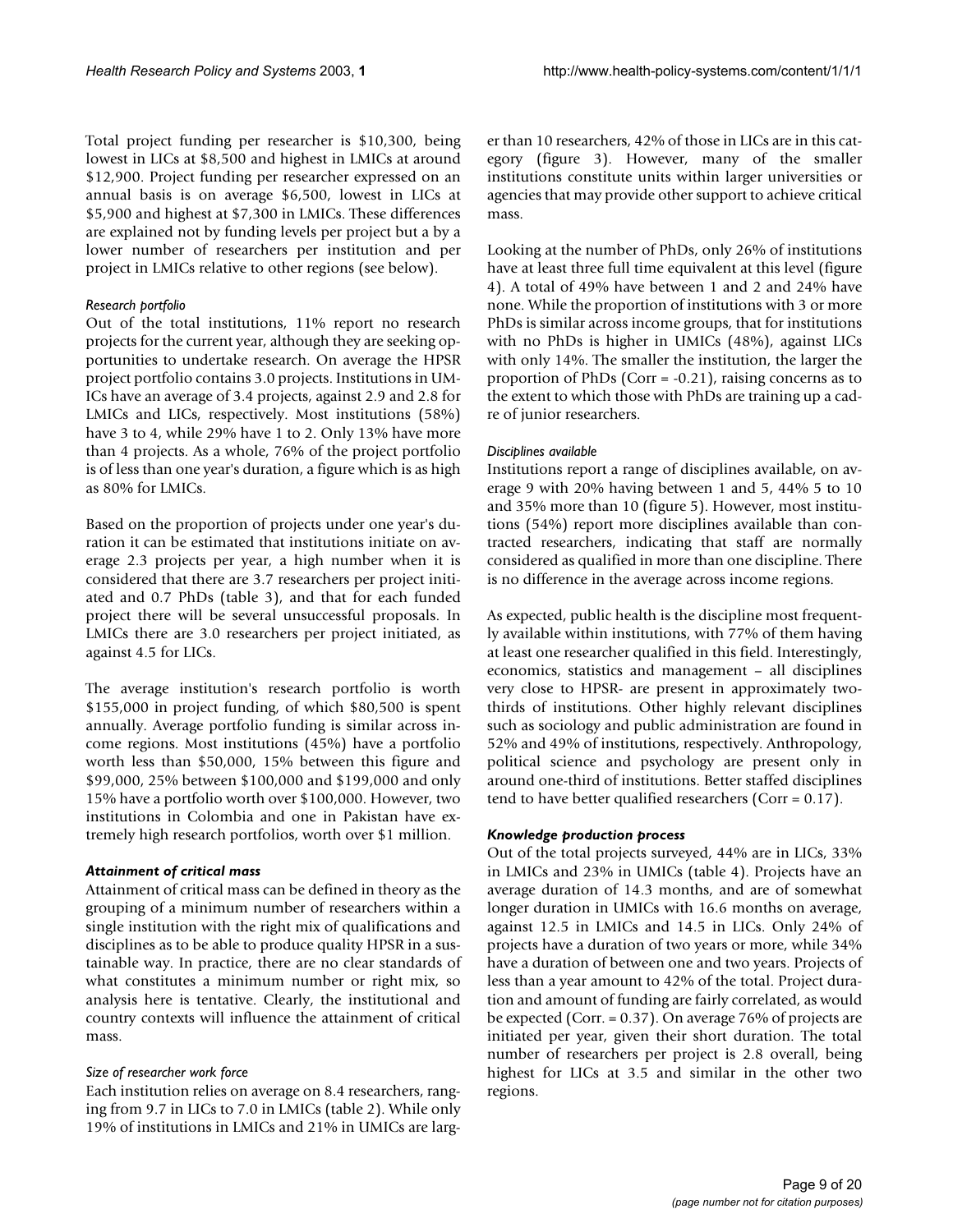<span id="page-9-0"></span>

**Figure 3** Number of HPSR Researchers per Institution, by Income Group

### *Project funding*

96% of projects report a relationship with a funding agency outside the institution, while 91% provide specific amounts. Of them, 91% had only one source and the rest had a combination, mostly of three sources: international donors, national government, and private.

Total project funding is \$47,600 on average, with an annual flow of funds of \$27,000. The differences across income regions for total average funding per project is of 29% across the extremes, favouring LICs. Differences for annual project expenditure are less pronounced, with LMICs showing the largest amount. This is mainly due to the longer duration of projects in LIC, against the shorter term in LMIC.

Almost a third of projects (30%) received grants below \$10,000, while 27% received between \$10,000 and \$24,999 (figure [6\)](#page-12-0). Only 7% of projects are funded at or above \$100,000, although they account for 54% of total funding. Only 17% of institutions hold these large grants. LICs tend to receive a larger proportion of smaller grants and fewer of the larger ones, although differences are otherwise small across income regions.

### *Capacity development*

Among the activities undertaken by institutions to increase their capacity, raising the awareness of policy issues and processes by researchers is the one most often undertaken and with the lowest rate of failure (figure [7\)](#page-13-0). In contrast, securing stable sources of funding for HPSR, although frequently tackled, is considered unsuccessful by 28% of respondents on average. The figure is higher for LICs and UMICs, at 46% and 50%, respectively.

### *Engagement with stakeholders*

### *External Boards*

The engagement of external boards or advisory bodies is high, being a practice in 70% of institutions. The range of participation of stakeholders varies widely but it is generally narrow: out of 11 key actors, only 29% are represented on average (Key actors are: consumer/community groups, funding agencies, government health providers, international advisors/experts, ministry of finance or equivalent, ministry of health, other government agencies, other stakeholders, own research staff, academic institutions, private/NGO health providers). Health authorities and own staff are most often included in these advisory or governance mechanisms (35% of cases),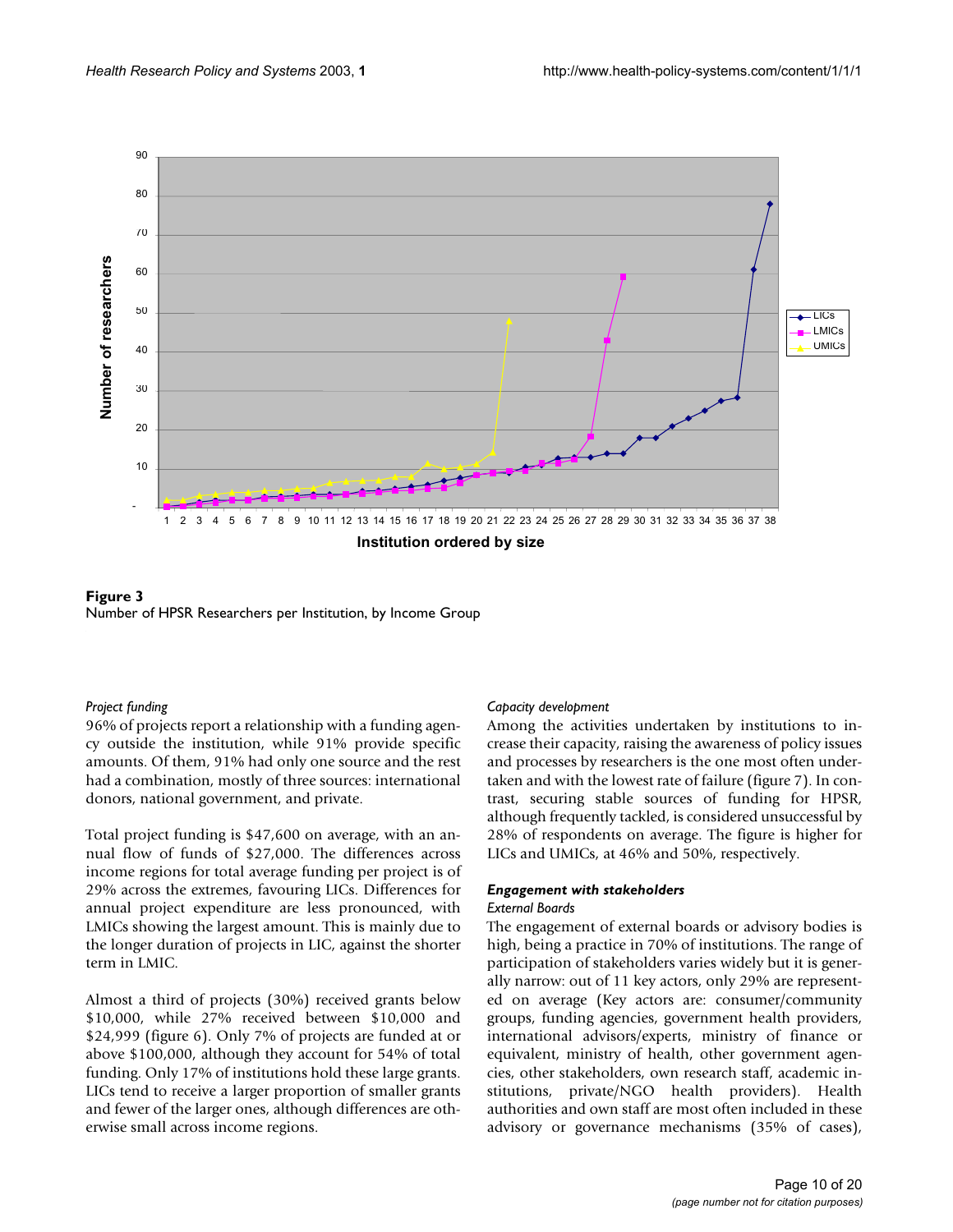

followed by government, international experts and other government bodies (25% of cases). Financing agencies and NGOs are included in only 8% and 7% of cases, respectively.

### *External influence on project portfolio*

The research institution is the initiator in only 34% of projects, while 31% are initiated by a donor agency, international research partner or by a private contractor. Governments initiate in 24% of cases (table [4](#page-15-0)). 12% of projects are reported as a mix of the above. Interestingly, in UMICs, governments initiate projects in only 14% of cases, against 22% in LICs and as high as 38% in LMICs. Furthermore, initiation by own institution is higher in LICs, with 38%, against only 30% in UMICs. In this latter group of countries, institutional engagement in private contracting and a mix of modalities is more prevalent than in the other regions.

International donors are the most important influence in terms of number of projects funded, with 60% of the total, while governments fund 30% and private and other sources 10%. However, governments fund at highest levels, with \$54,148 per project on average, followed by international donors with \$43,215 and private and other sources with \$23,600. (As indicated earlier, governments may use donor funds). International donors provide larger grants on average in LICs (\$61,728) than in the other two regions, contrasting with the much lower size of government funding. Grants in LICs have longer duration than in other regions and are therefore lower in terms of annual spending. LMICs have the greatest share of projects funded by governments, with 45% of the total, although these are of shorter duration. LMICs appear able to attract larger grants on average from international donors when compared to UMICs, while relying on a larger proportion of government grants. The share of privately funded projects is similarly low across regions, but the amounts vary widely, being lowest in LMICs.

### *Impact on policy making*

With respect to perceptions of the impact of research on policy making, only 34% of respondents consider this below expectations and 2% believe they are not successful in ensuring awareness of research results and recommendations by stakeholders. In spite of the marked client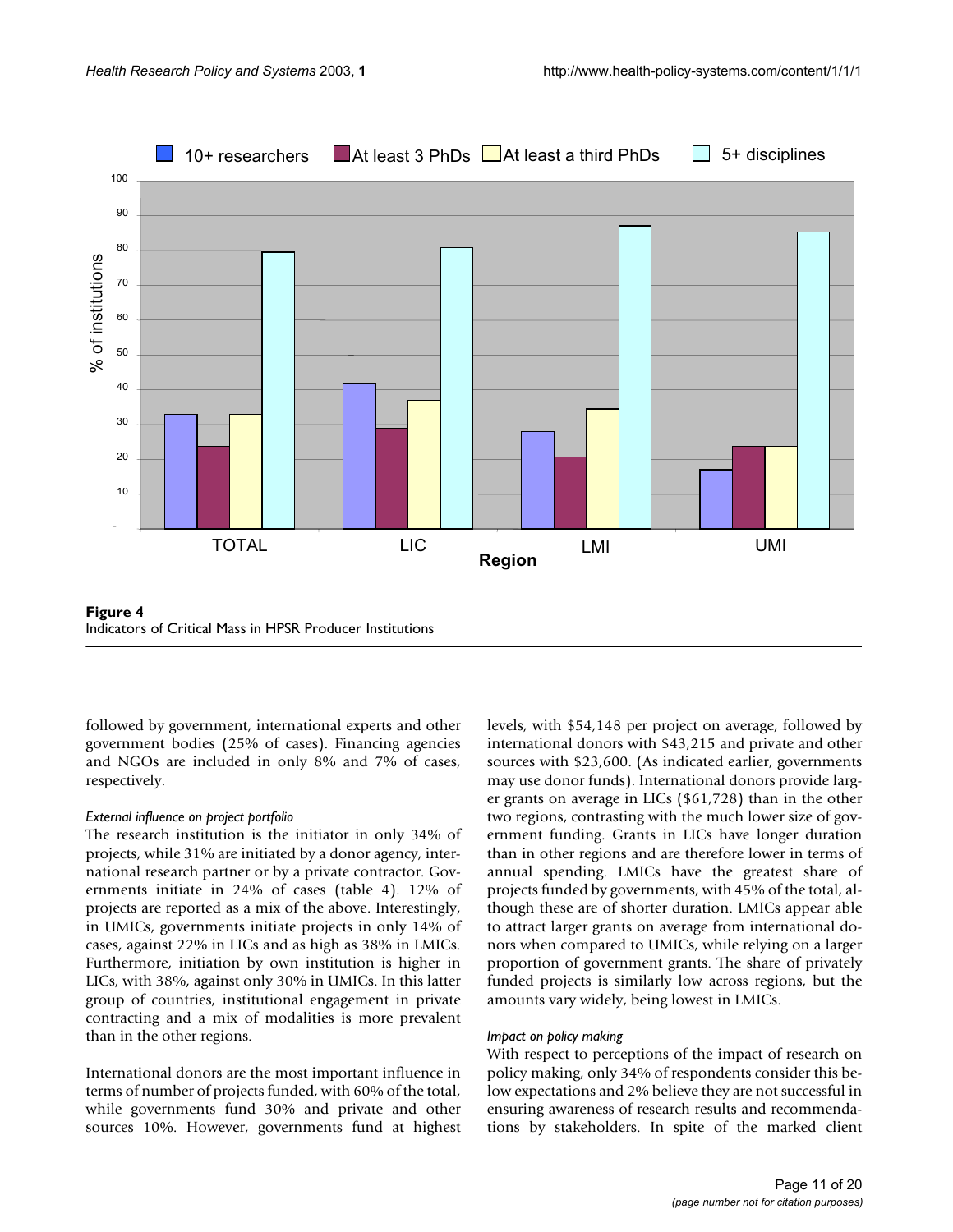<span id="page-11-0"></span>

**Figure 5** Availability of Disciplines and of PhDs in HPSR Producer Institutions

orientation of research projects as evidenced by source of project funding, only 46% of institutions target special databases or publications to policy makers, suggesting a rather academic orientation of final products and a weak provider-client relationship even when projects are government-financed.

### *Activities to improve stakeholder engagement*

Respondents were asked specifically to confirm engagement in a series of activities and to rate their success (figure 8). Ensuring awareness of research results and recommendations by policy stakeholders is the activity most often undertaken and with the lowest reported rate of failure. Assessing the impact of research on policy and gaining community-wide recognition for the institution/ unit as producers of high quality, objective HPSR are the activities least undertaken and reported to be least successful. The data suggest that respondents are generally confident of their efforts to strengthen stakeholder engagement, although this view, placed in the context of other findings, suggests rather limitations in strategic planning and an overoptimistic view.

#### *Extrapolations and Total Funding Researchers and projects*

With the caveats stated in the methodology, the results were extrapolated to the estimated population of 649 HPSR producer institutions in low and middle income countries identified by the Alliance (table [5\)](#page-16-0). The total workforce dedicated to HPSR can be estimated at 5,471 researchers. The researcher density is lowest in LMICs, with 0.7 researchers per million inhabitants, against 2.2 in UMICs, a threefold difference, and 1.2 in LICs. The total PhDs are 1,009, of which 588 would be in LICs. There would be in total 1,942 projects, of which 1,476 are initiated per year. Out of all active projects, donors or contractors initiate the highest number, at 598.

#### *External funding*

The research portfolio in the total population of institutions is estimated to be worth \$91 million. Of this total, international donors fund 68% or \$62 million, governments 27% (\$24 million), and private and other (national) sources 5% (\$5 million). Direct funding by international donors dominates in LICs, with 89% of the total against 4% from governments and 7% from private sources. International funding is also large in UMICs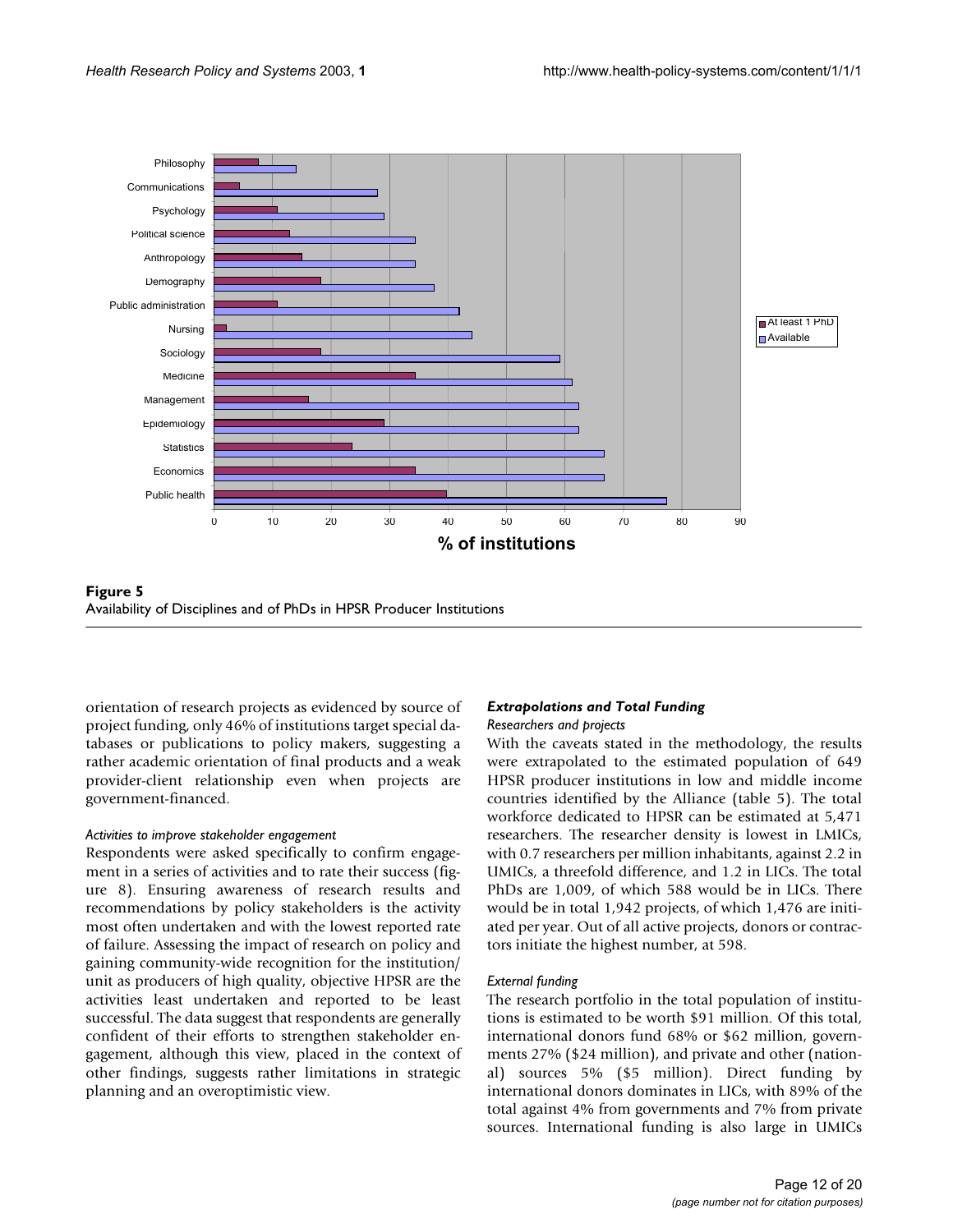<span id="page-12-0"></span>

although more balanced with government funding (60% vs. 34%), while in LMICs governments are the predominant source, contributing 53% of project funds.

Annual project funding can be estimated at \$58 million, with international donors accounting for \$39 million, governments for \$16 million and private and other (national) sources for \$2 million. International donors provide 53% of their annual resources to LICs, 25% to LMICs and 22% to UMICs. Of total government funding, 67% is allocated in LMICs.

### *Equity of funding distribution*

LICs spend on average \$96 per 10,000 inhabitants, LMICs \$113, and UMICs \$223. The main explanation for differences between the three regions is government funding, as this source is estimated to contribute \$6 per 10,000 inhabitants in LICs, against \$58 in LMICs and \$64 in UMICs, a 10 fold difference between the extremes. International sources help to redress the balance between LICs and LMICs, spending \$85 per 10,000 in the former and \$53 in the latter, in spite of the lower average project funding offered to LICs. However, international funding further compounds inequality when UMICs are considered, which receive \$144 per 10,000 inhabitants.

The share of research project funding relative to total health expenditure is 0.007% for developing countries in general, with 0.007% and 0.005% for LMICs and UMICs, respectively, and, interestingly, 0.013% in LICs, about three times higher than in UMICs. This is explained mostly by the much lower annual per capita health expenditure in LICs, at \$76 as compared to \$240 for the other two regions combined. The funding effort in LICs vis-à-vis what would be expected from per capita health expenditure is therefore greater by a magnitude of five.

## **Discussion**

## *Methods*

The findings of this study must be interpreted in the light of the data and methods used. The data were obtained from a questionnaire completed by institutions and followed up only for projects with funding in excess of \$100,000. Although the questionnaire was piloted beforehand and simplified to the extent possible, the nature of the information sought on research projects and funding may have been difficult to complete, especially for the larger institutions and those which lack good information systems. It was not possible to distinguish between funding for research by governments derived from national or international sources. The questionnaire focused on key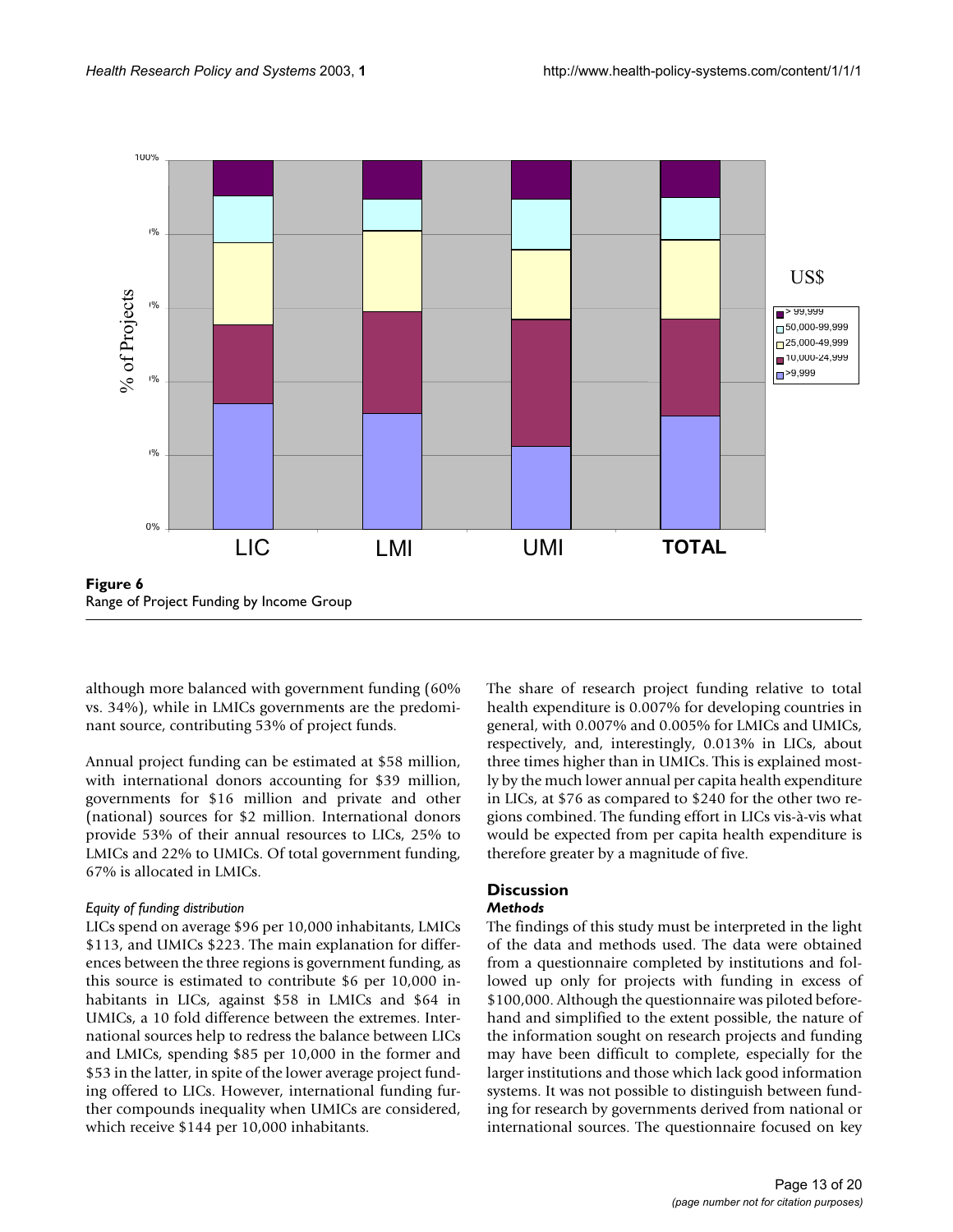<span id="page-13-0"></span>

## **Figure 7** Undertaking and Succeeding in Capacity Development Strategies

features of the research institutions and of research projects, potentially omitting important aspects of institutions such as external support to capacity development not linked to research projects. Indicators of capacity must be regarded as tentative, given lack of knowledge of what constitutes an ideal level of capacity. Moreover, the data provide a cross-sectional picture, thus limiting the extent to which they can provide evidence of changes over time in institutional size and characteristics. Finally, although the number of countries and institutions represented in the income and regional groupings were reasonably substantial, it is nonetheless possible that some of the country grouping comparisons are affected by the particular characteristics of the countries represented, most notably China and Colombia in the case of LMICs.

### *Institutional and country context*

In spite of the evident activity across a large number of developing countries, HPSR is still at very low levels as apparent from the low researcher density and low spending as a proportion of total health expenditure. However, reference standards are lacking for a more objective assessment. It is of concern that the total annual HPSR funding estimated in this study represents only 0.007% of health expenditure, a ratio that would not be altered significantly even allowing for a large downward error and for investments in the North directly benefiting the South. The Commission for Health Research for Development recommended that total health research expenditure in the South should be at the same level as developed countries with respect to total health expenditure, that is, at about 2%. If HPSR accounts for 5% of this total, a figure very likely below what occurs in practice, this norm would place HPSR at 0.1% of total health expenditure. Current HPSR expenditure at 0.007% is then 14 times below this norm. Even if all of the research funding available through multilateral agencies were to be disbursed and spent within developing countries (see below), actual spending would be 0.012%, that is 8 times below the stated norm of 0.1%.

If core funding to institutions were included, actual spending would increase. While it is not possible to estimate by how much, it is worth considering that project funding is likely to be over 50% of total funding, given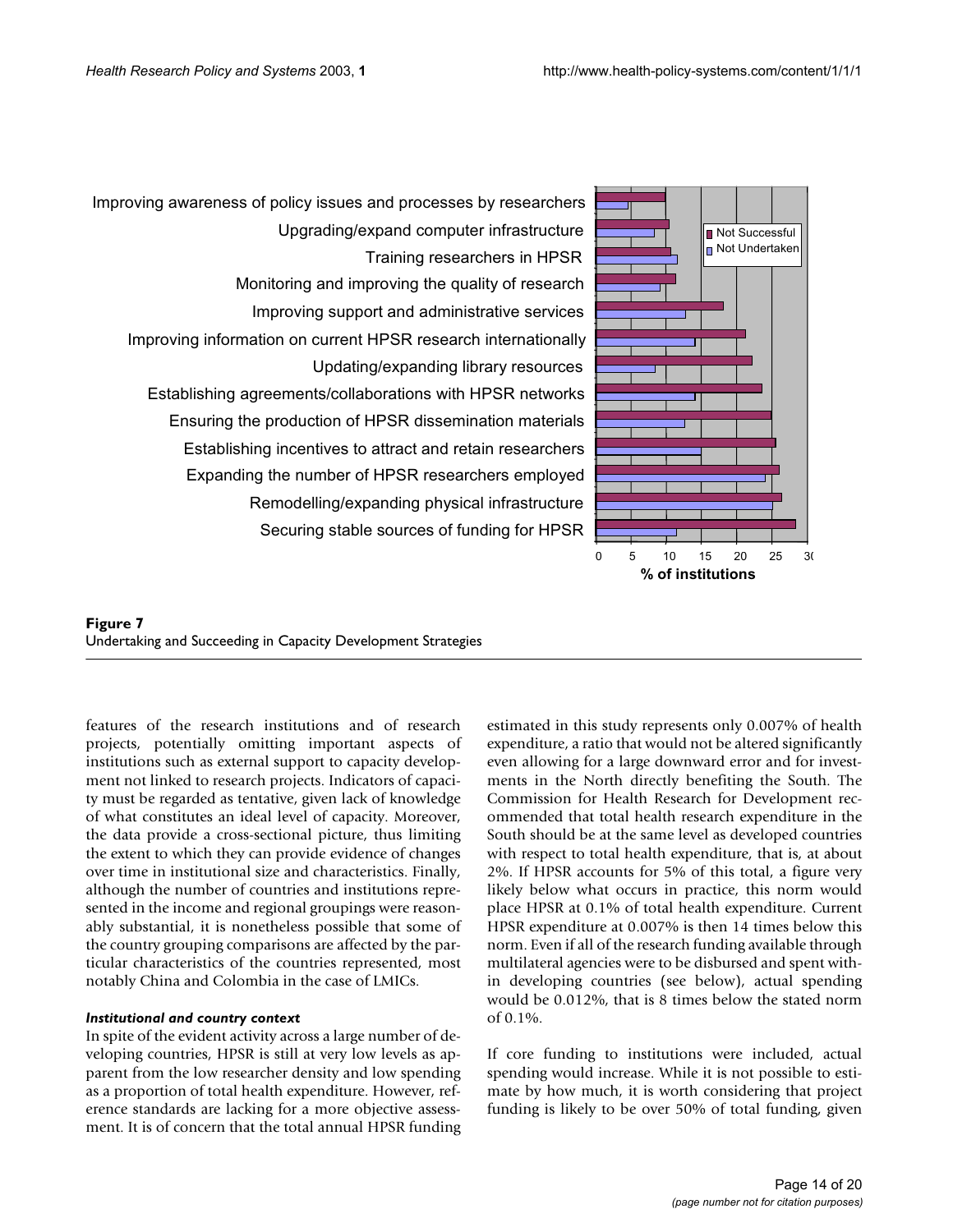

Strategies to Improve Stakeholder Engagement

that average project funding per researcher is higher than annual salaries.

## *Institutional characteristics and capacity*

HPSR producer institutions are generally small. The proportion of institutions under one year old, about 6%, suggests an expanding field. Private non profit and mixed public private entities have an important role in the constellation of HPSR producers, particularly in upper middle (mainly Latin America) and low income countries, where they account for almost half the total. While a more detailed analysis is warranted, the somewhat larger research workforce of private institutions points to their capacity to attract resources and to be sustainable.

LICs, and particularly African institutions, are the least experienced and thus have the least intra-regional peer support. Furthermore, new institutions are generally led by relatively inexperienced researchers. The longer institutions have been in existence, the greater tends to be both the number of researchers and the size of the project portfolio, though growth appears to involve the recruitment of less qualified researchers rather than researchers with Ph-Ds. Access to computers is a major concern in LICs and reliability of internet access should be the subject of further study.

It is interesting to note the higher proportion of full time and PhD-qualified researchers in LICs relative to higher income countries. Further investigation is required to examine to what extent this is influenced by demand side versus supply side factors. On the one hand there may be a lack of competing job opportunities for researchers trained at the PhD level in this region, meaning that those trained are retained by their institutions; on the other hand there may be greater access to funding for PhD studies in LICs. It is encouraging that LICs do not have the lowest researcher to population ratio. However, project funding per researcher does not reward the greater capacity suggested by the data, being in LICs only 2/3 the value of that of LMICs. The fact that the proportion of PhDs is inversely correlated to the size of the researcher workforce may suggest that PhDs favour smaller institutions, possibly offering better pay and entrepreneurial opportunities. The data suggest a trend where newly qualified PhDs are establishing small yet dispersed research and consulting units in both the public and private sectors.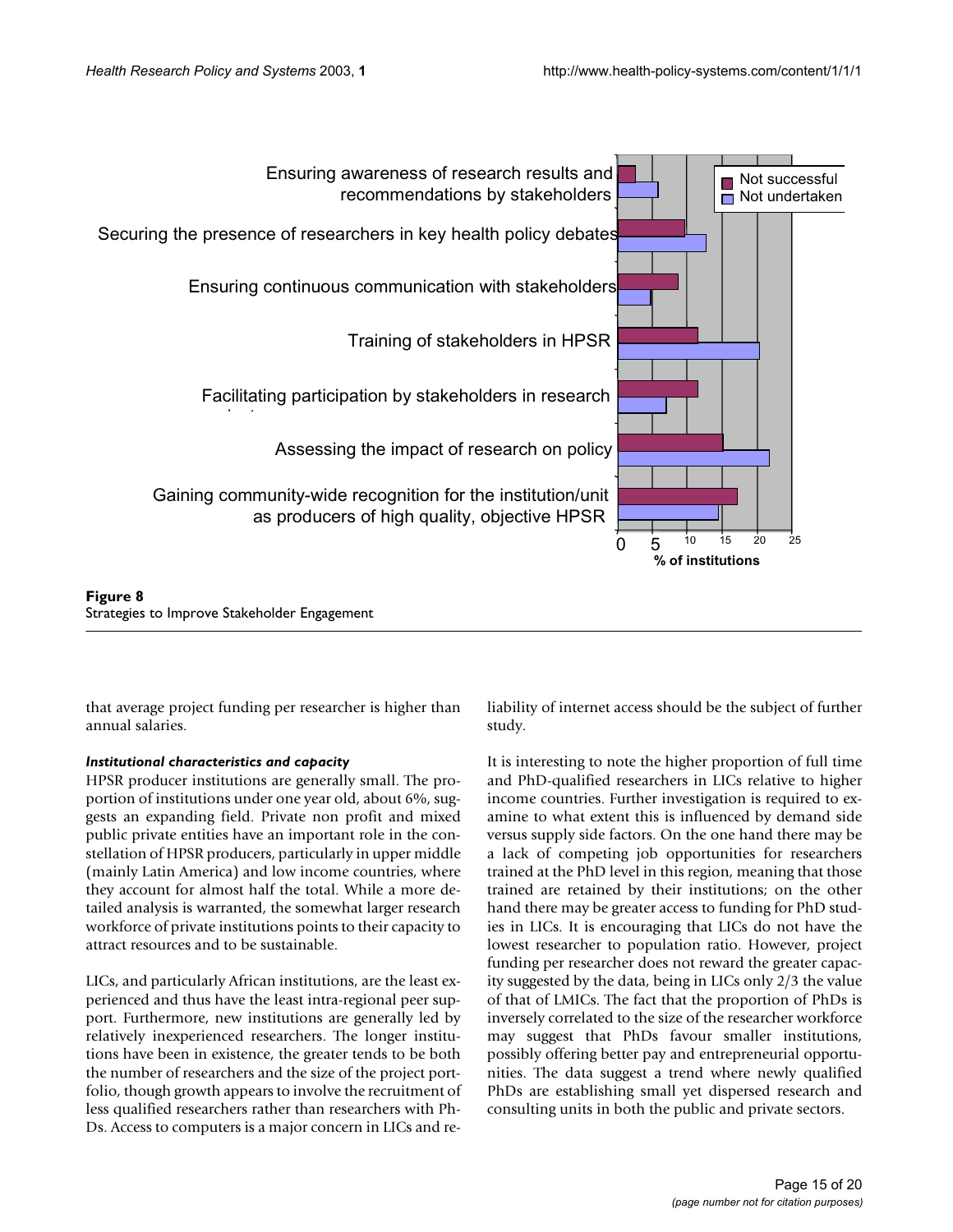|                                               | <b>TOTAL</b>                                |      |              |      | Per Capita GNP    |              |                     |              |
|-----------------------------------------------|---------------------------------------------|------|--------------|------|-------------------|--------------|---------------------|--------------|
|                                               |                                             |      | Low          |      | <b>Low Middle</b> |              | <b>Upper Middle</b> |              |
|                                               | No.                                         | $\%$ | No.          | $\%$ | No.               | $\%$         | No.                 | $\%$         |
| Total projects                                | 321                                         |      | 140          |      | 106               |              | 75                  |              |
| Duration<br>average<br>(months)               | 14.3                                        |      | 16.6         |      | 12.7              |              | 16.9                |              |
| FTE per<br>project                            | 2.8                                         |      | 3.5          |      | 2.4               |              | 2.3                 |              |
| % projects<br>over I year                     | 76                                          |      | 71           |      | 79                |              | 72                  |              |
| <b>Project funding</b>                        |                                             |      |              |      |                   |              |                     |              |
| % with<br>project<br>funding                  | 96%                                         |      | 92%          |      | 99%               |              | 97%                 |              |
| Average all<br>sources                        | \$47,638                                    |      | \$51,277     |      | \$49,338          |              | \$37,083            |              |
| Internation-<br>ally funded                   | \$43,215                                    |      | \$61,728     |      | \$51,455          |              | \$35,446            |              |
| Government<br>funded                          | \$54,148                                    |      | \$10,476     |      | \$58,356          |              | \$46,250            |              |
| Privately/<br>other funded                    | \$23,600                                    |      | \$43,250     |      | \$5,000           |              | \$21,500            |              |
| Annually per<br>project                       | \$27,030                                    |      | \$24,816     |      | \$31,141          |              | \$24,725            |              |
|                                               | Project initiation by source, within groups |      |              |      |                   |              |                     |              |
| Donor/con-<br>tractor/<br>research<br>partner | 99                                          | 31   | 45           | 32   | 23                | 21           | 29                  | 38           |
| Government                                    | 78                                          | 24   | 30           | 22   | 40                | 38           | $\mathbf{H}$        | 4            |
| Own<br>institution                            | 108                                         | 34   | 54           | 38   | 31                | 29           | 23                  | 30           |
| Mix/Other                                     | 37                                          | 12   | $\mathbf{H}$ | 8    | 12                | 12           | 13                  | 17           |
|                                               | Projects funded by source, within groups    |      |              |      |                   |              |                     |              |
| International                                 | 193                                         | 60   | 101          | 72   | 47                | 44           | 47                  | 62           |
| Government                                    | 96                                          | 30   | 27           | 9    | 48                | 45           | 20                  | 27           |
| Private &<br>Other                            | 33                                          | 10   | 3            | 9    | $\mathbf{H}$      | $\mathbf{H}$ | 8                   | $\mathbf{H}$ |

#### <span id="page-15-0"></span>**Table 4: HPSR Project Characteristics**

#### *Attaining critical mass*

With only 26% of institutions having 3 or more PhDs (tentatively about 170 in developing countries as a whole) and only 15% with research portfolios over \$100,000, most institutions appear to be far from achieving what might be regarded as a critical mass. It is encouraging that institutions in LICs have a significantly larger concentration of researchers and somewhat higher proportion of PhDs and that project teams tend to be larger than in higher-income countries. However, the encouraging findings on the higher proportion of PhDs in LICs relative to other regions has to be tempered with Alliance funding experience that suggests that PhDs across all regions are not more successful in obtaining research funding than researchers with only Masters' training [17]. Furthermore, a large number of institutions in LICs suffer from important information technology restrictions.

It is encouraging that the key disciplines for HPSR of economics, statistics and management are present in at least two thirds of institutions across income groups, and researchers specialized in these subjects tend to be better qualified.

### *Efficiency in the knowledge production process*

In view of the low concentration of key resources, it is troubling that most projects in the research portfolio are of short duration, with an average of just over a year, and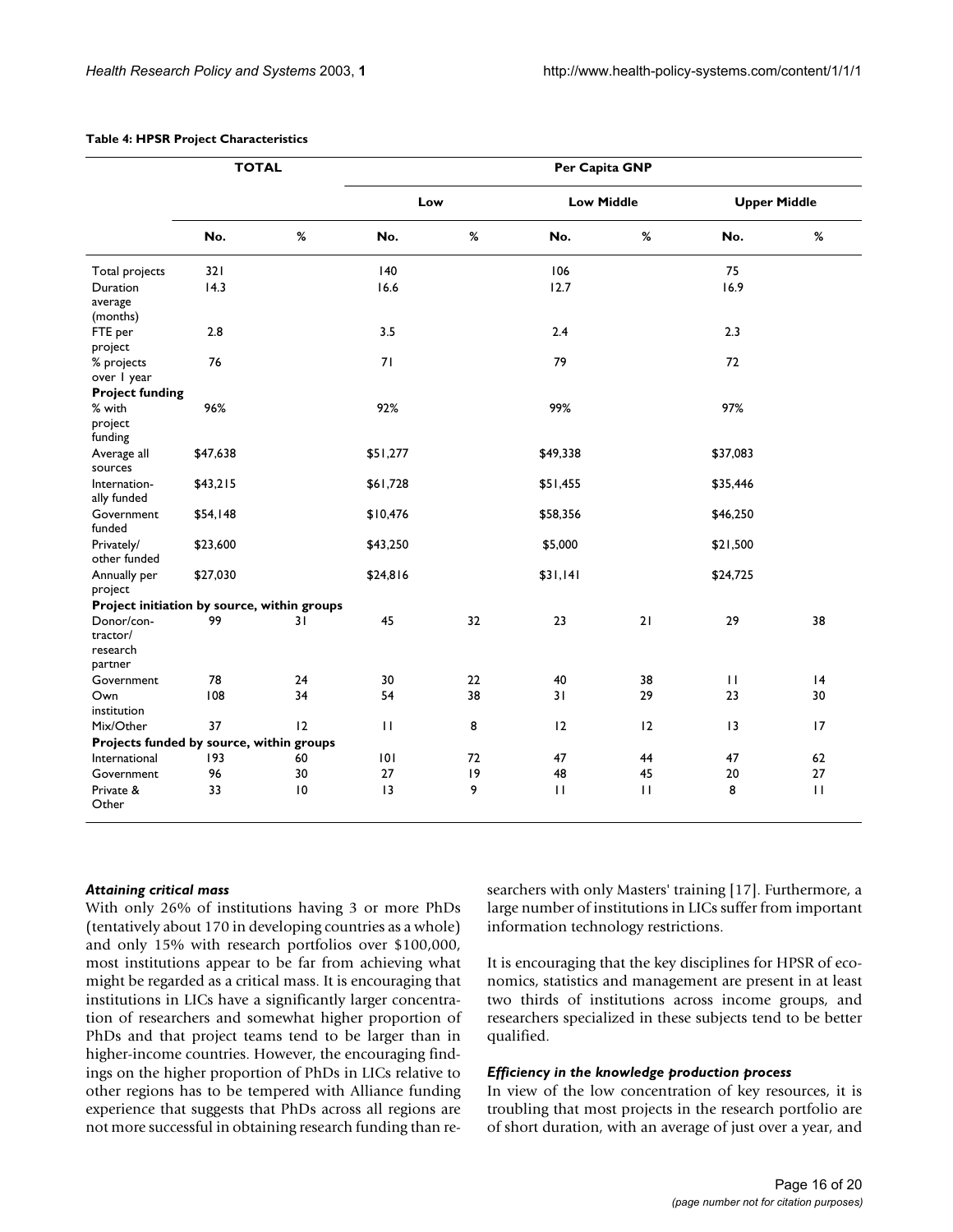|                                               | <b>TOTAL</b> |      |        |                         | Per Capita GNP    |                |                     |              |
|-----------------------------------------------|--------------|------|--------|-------------------------|-------------------|----------------|---------------------|--------------|
|                                               |              |      | Low    |                         | <b>Low Middle</b> |                | <b>Upper Middle</b> |              |
|                                               | No./\$       | $\%$ | No./\$ | $\%$                    | No./\$            | $\%$           | No. / \$            | %            |
| Total<br>researcher<br><b>FTEs</b>            | 5471         | 100  | 2841   | 52                      | 1342              | 25             | 1288                | 24           |
| Researchers<br>per million                    | $  \cdot  $  |      | 1.2    |                         | 0.7               |                | 2.2                 |              |
| <b>Total PhDs</b>                             | 1009         | 100  | 588    | 58                      | 235               | 23             | 186                 | 8            |
| Total projects                                | 1942         | 100  | 823    | 42                      | 568               | 29             | 551                 | 28           |
| Total initi-<br>ated per year                 | 1476         | 100  | 625    | 42                      | 454               | 31             | 391                 | 27           |
| Project initiated by                          |              |      |        |                         |                   |                |                     |              |
| Donor/con-<br>tractor/<br>research<br>partner | 598          | 31   | 266    | 32                      | 2                 | 21             | 210                 | 38           |
| Government                                    | 469          | 24   | 177    | 22                      | 215               | 38             | 79                  | 4            |
| Own<br>institution                            | 651          | 34   | 317    | 38                      | 165               | 29             | 166                 | 30           |
| Mix/Other                                     | 224          | 12   | 63     | 8                       | 66                | 12             | 96                  | 17           |
| Number of projects funded, within groups      |              |      |        |                         |                   |                |                     |              |
| International                                 | 1151         | 59   | 575    | 70                      | 251               | 44             | 347                 | 63           |
| Government                                    | 594          | 31   | 170    | 21                      | 257               | 45             | 43                  | 26           |
| Private &                                     | 198          | 10   | 78     | 9                       | 60                | $\mathbf{H}$   | 61                  | $\mathbf{H}$ |
| Other                                         |              |      |        |                         |                   |                |                     |              |
| Project<br>funding*                           | \$91         | 100  | \$40   | 44                      | \$30              | 33             | \$21                | 23           |
| Within country groups                         |              |      |        |                         |                   |                |                     |              |
| International                                 | \$62         | 68   | \$36   | 89                      | \$14              | 46             | \$12                | 60           |
| Government                                    | \$24         | 27   | \$2    | $\overline{\mathbf{4}}$ | \$16              | 53             | \$7                 | 34           |
| Private &<br>Other                            | \$5          | 5    | \$3    | $\overline{7}$          | \$0               | $\mathbf{I}$   | \$1                 | 6            |
| <b>By sources</b>                             |              |      |        |                         |                   |                |                     |              |
| International                                 |              | 100  |        | 58                      |                   | 22             |                     | 20           |
| Government                                    |              | 100  |        | 6                       |                   | 65             |                     | 29           |
| Private &<br>Other                            |              | 100  |        | 64                      |                   | $\overline{7}$ |                     | 29           |
| Annual<br>funding                             | \$58         | 100  | \$23   | 4 <sub>1</sub>          | \$21              | 37             | \$13                | 23           |
| By sources                                    |              |      |        |                         |                   |                |                     |              |
| International                                 | \$39         | 100  | \$21   | 53                      | \$10              | 25             | \$8                 | 22           |
| Government                                    | \$16         | 100  | \$1    | 9                       | \$11              | 67             | \$4                 | 23           |
| Private &                                     | \$2          | 100  | \$I    | 51                      | \$0               | $\mathbf{H}$   | \$1                 | 37           |
| Other                                         |              |      |        |                         |                   |                |                     |              |
| Annual per capita HPSR funding × 10,000       |              |      |        |                         |                   |                |                     |              |
| International                                 | \$80         |      | \$85   |                         | \$53              |                | \$144               |              |
| Government                                    | \$33         |      | \$6    |                         | \$58              |                | \$64                |              |
| Private &<br>Other                            | \$5          |      | \$5    |                         | \$1               |                | \$15                |              |
| Total                                         | \$117        |      | \$96   |                         | \$113             |                | \$223               |              |
| <b>HPSR</b>                                   | 0.007%       |      | 0.013% |                         | 0.007%            |                | 0.005%              |              |
| project<br>funding as %<br>of THE**           |              |      |        |                         |                   |                |                     |              |

#### <span id="page-16-0"></span>**Table 5: Total Resource, Project and Funding Extrapolations**

All funding figures in millions of dollars except where noted. \*Includes total funding for the duration of the project. \*\*THE: Total Health Expenditure. Source: WHO National Health Accounts for 1998.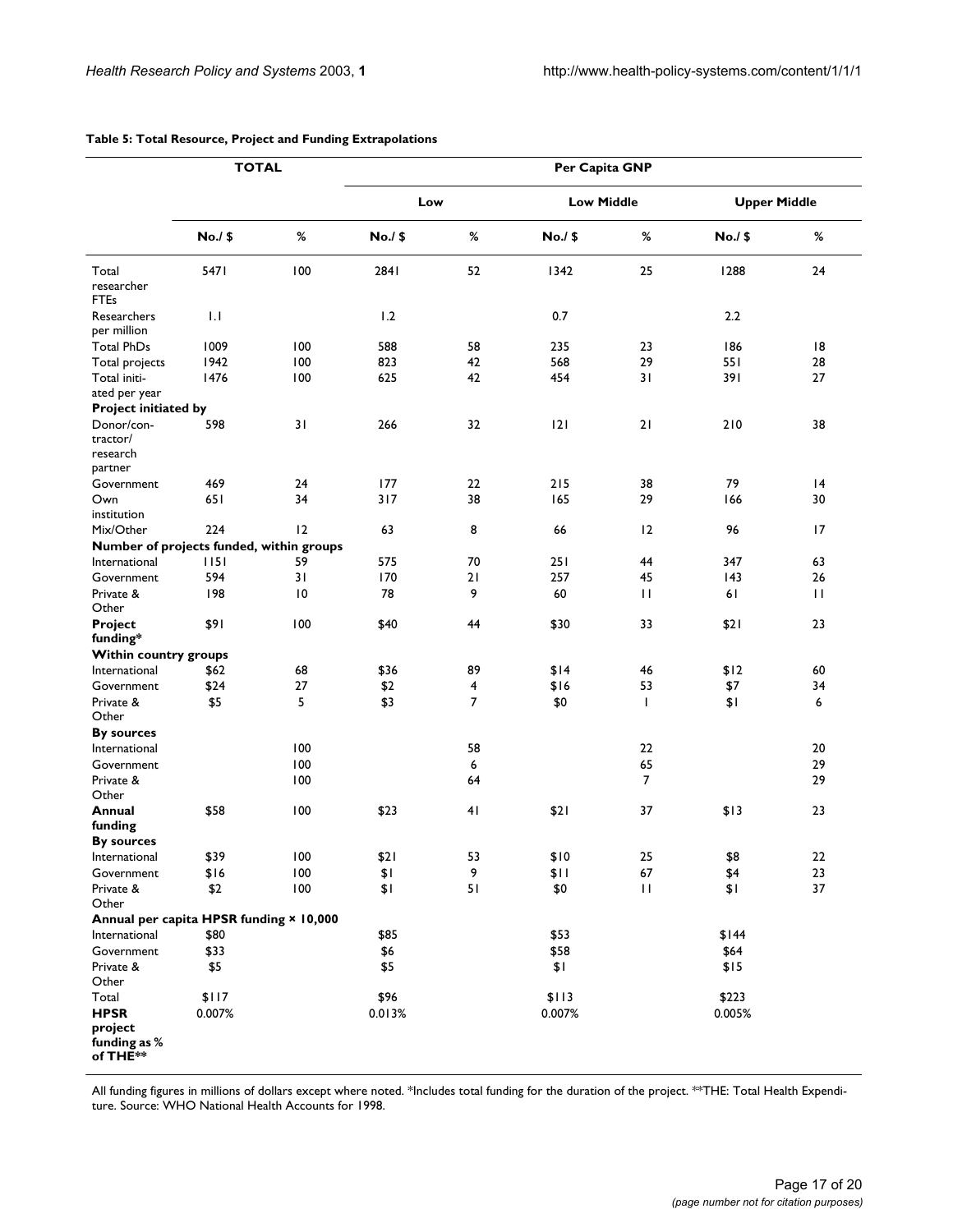that it is therefore likely that much of the research portfolio is being renewed on a yearly basis. Furthermore, there are few researchers per project initiated. The capacity to produce high quality research is likely to be affected by the need to prepare new applications. Indeed, the low salaries in low income countries require researchers to seek a constant flow of projects in order to generate an income sufficient to live on. Projects are not only of short duration, particularly in LMICs, and involving relatively few researchers per project, but also small in terms of funding at \$27,000 per project per year on average.

The estimates of total project funding, at \$90.5 million for the project portfolio and \$58 million on an annual basis, have to be considered as preliminary pending more accurate estimations, although the error is not likely to be too large. International donors account for about 68% of the total. Their higher share of 89% in LICs offsets the lower contributions by governments and pushes funding up to achieve fairly similar average project funding across the three regions and fairly similar per capita funding across LICs and LMICs. Anecdotal evidence suggests that costs for undertaking similar research are higher in Africa and Latin America than in Asia.

Bilateral overseas development assistance is the most likely source for the international funding. While international foundations also play an important role in funding health research, it is likely that much of their funding is on disease or population-group-specific health services research rather than on system wide issues. Multilateral funding, particularly by development banks and other agencies, would be mostly disbursed through national governments and thus would account for an unknown proportion of the amounts reported here as coming from national governments.

Bilateral assistance for health research of all types in developing countries has been estimated in other studies at \$350 million for 1998 [16]. The annual sum estimated for international HPSR funding in this study, at \$36 million, would account for 10.3% of these sources (if they were maintained at the same level for 2000/01), although this percentage would be somewhat lower if the contribution by foundations was added to the bilateral total.

Project funding by governments to HPSR producer institutions in developing countries may account for only a small part of the funding actually available to them for HPSR. The amount estimated here of \$16 million spent annually is much lower than the amounts that development banks earmark for HPSR as part of their health lending. World Bank lending for health research was estimated for 1998 at \$55.8 million, or 4.7% of total health lending approved for the year. Most of these funds are earmarked for policy and health systems research by developing country researchers and institutions [[16], p 36]. (While a small amount of the \$55.8 million funding would go to European countries as well as for research areas outside HPSR, there are other multilateral funding sources not considered which would tend to compensate for this). Therefore, there is about 3 times as much funding earmarked for HPSR from government sources than is actually identified here as spent through national institutions. If this gap were closed, total HPSR spending at the national level would more than double.

It may be that this multilateral support for HPSR is either spent outside the country through contracting agencies in the North or is not spent in spite of being earmarked within development projects. Indeed, the small size and low critical mass of most national institutions would often not be appropriate to compete with the North nor to meet the administrative requirements associated with such contracts. Anecdotal evidence suggests that a large part of government resources made available by multilateral institutions and earmarked for HPSR may go unspent due to the low priority to research assigned by decision makers, the lack of capacity to undertake the competitive tendering required and the lack of competitive bidders [18,19].

## *Engagement with stakeholders*

In spite of the marked engagement of external actors at the project level, stakeholders are being involved at the institutional level only modestly, with a limited range of actors, little influence at policy levels and low production of tailor-made databases and publications directed to decision-makers. Despite this, institutions are in most cases confident of their success in implementing strategies to relate to stakeholders and to obtain funding. This perception warrants further research as it may rather reflect a low level of strategic planning and of expectations. The near total absence of international and private actors on advisory boards is noteworthy.

The relative influence of donors and contractors on project activity can be appraised in terms of their level of involvement in project initiation. In general, for every one project initiated by international donors or contractors, they fund 1.9 projects. This indicator is similar across the three regions, ranging from 2.2 in LICs to 1.7 in UMICs. Thus local project initiation, especially by the research institution, is more common than might be expected from the pattern of research funding. Furthermore, project initiation by international donors/contractors vis-à-vis other actors is relatively similar across the three regions, suggesting that HPSR in LICs is no more donor-driven than in better-off countries. However, international donors have a higher level of project funding in LICs, helping offset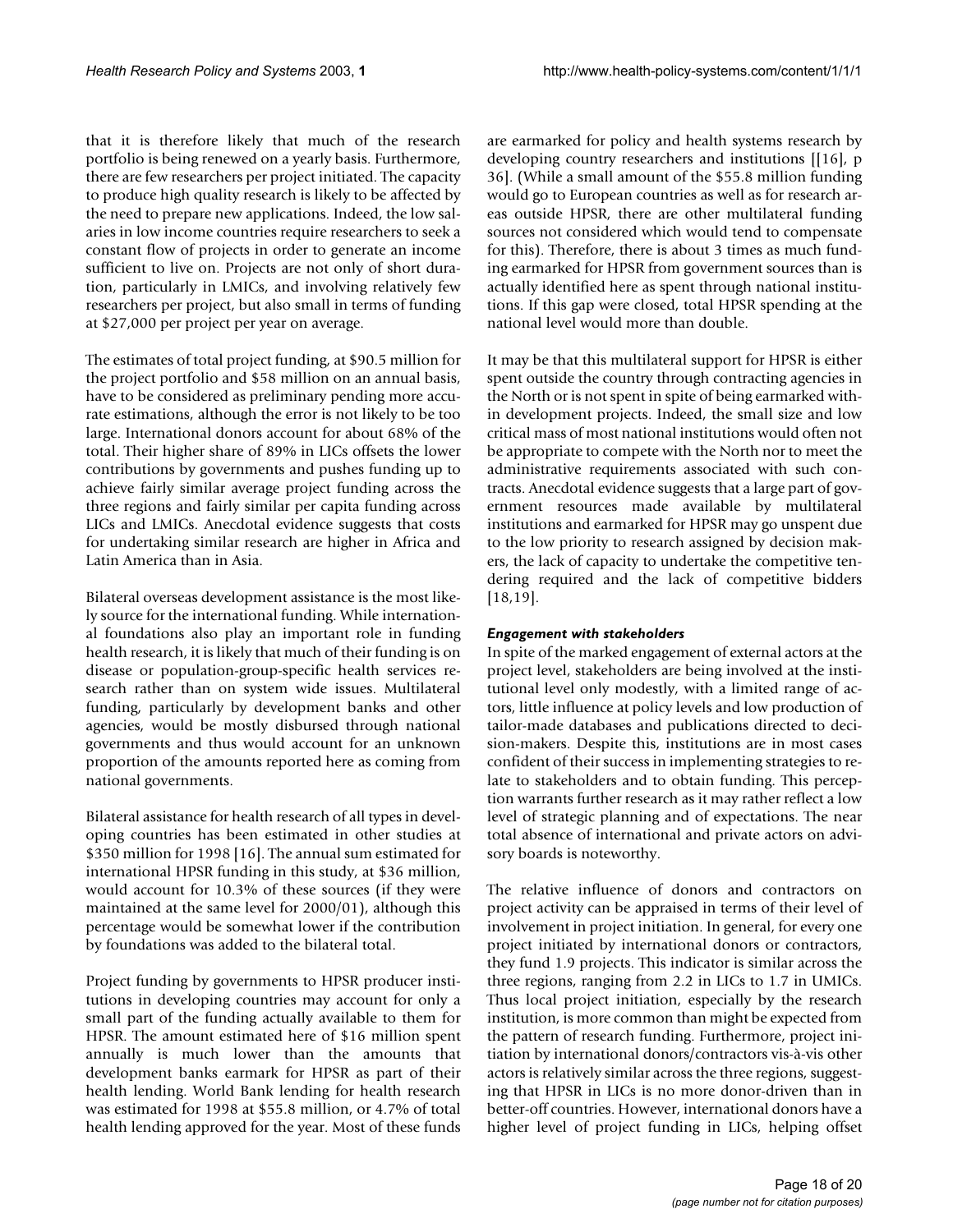lower contributions by other actors and leading to similar project activity levels between LICs and middle income countries combined.

In spite of the fact that government policy makers and service providers will be the main beneficiaries of research, they fund only a third of total projects, although this proportion is higher in LMICs. This may be possibly due to the larger demand from health sector development projects in LMICs. Private funding is modest but significant and at a similar level across regions.

Notwithstanding the impact of donors on the distribution of research funds by region and their support to government and institution-initiated projects, the predominantly small grants funding is unlikely to encourage the kind of longer duration, quality research conducive to the establishment of specialised programmes of national and international significance and with capacity to relate to policy makers. On the other hand, it needs to be acknowledged that the small size and low capacity of most institutions would not allow larger grants. Partnerships between institutions such as those advocated by the Alliance might overcome part of this problem.

## **Conclusions**

This paper has identified a low volume of funding for HPSR in developing countries. It is likely that the main problem is not availability of funds *per se*, but rather the constraints imposed by the weak institutional capacity and lack of critical mass of most institutions. Nonetheless, appropriate project funding is crucially related to capacity strengthening, as it stimulates training and institutional development as well as provides the critical experience to consolidate research skills.

Current patterns of project funding, on average characterised by short term efforts and \$27,000 per annum funding, mainly from international donors, seem to be associated with small institutions, a good proportion of which are in the private sector. Such small units may be failing both to achieve critical mass for quality, sustainable research and to relate effectively to government policy development needs. Most institutions are further burdened with the imperative of renewing their project portfolio almost on a yearly basis. Further research is required to identify the public-private collaboration and networking which, evidence from Latin America suggests [20,21], may place larger private entities in an advantageous situation.

In spite of substantial funding by governments in LMICs and UMICs, this source has the greatest potential to increase allocations given the resources available from multilateral agencies for HPSR as part of their health sector lending. This source has the greatest capacity to break the vicious circle between small institutional size and small grants, as well as to allocate funds equitably across regions. However, such funding by itself would not be enough to ensure the most effective involvement by the research community in policy development. This requires increasing the capacity of both governments and researchers to demand and provide scientific evidence.

From a methodological perspective, the study points to the usefulness of indicators such as the number of researchers and their qualifications, proportion of PhDs and the range of disciplines. The cut-off points here suggested as indicative of critical mass are very tentative. None-theless, it is revealing that while the range of disciplines reported is quite broad for many institutions, the concentration of researchers, the number of PhDs and their proportion relative to the total researcher workforce are more helpful in categorising institutions. The impact of these variables on project portfolio funding and particularly on publications and engagement with stakeholders needs to be further analysed. Furthermore, the interaction between these indicators and country context needs to be assessed on the basis of more solid outcome indicators. For example, greater researcher concentration and similar levels of PhD training in LICs as compared to other regions may not be sufficient to ensure similar quality and impact of research, particularly given lower government funding.

Barriers to disbursement of government funding and to effective stakeholder engagement need to be further analysed to understand the role of various factors at play, including the design of research as a part of health sector development projects, the capacity to identify and target research needs, the role of competitive tendering and peer review of research proposals, institutional capacity to submit quality proposals and the role of international technical co-operation. In particular, other evidence suggests the importance of strategically integrating research into the health system functions of stewardship and service delivery to ensure government support for research [18,22,23].

International funding, advocacy and technical support agencies need to identify the best roles and opportunities for collaboration to offer the right incentives and to develop appropriate programmes which support the consolidation of HPSR demand and supply capacity in developing countries.

## **Competing interests**

None declared.